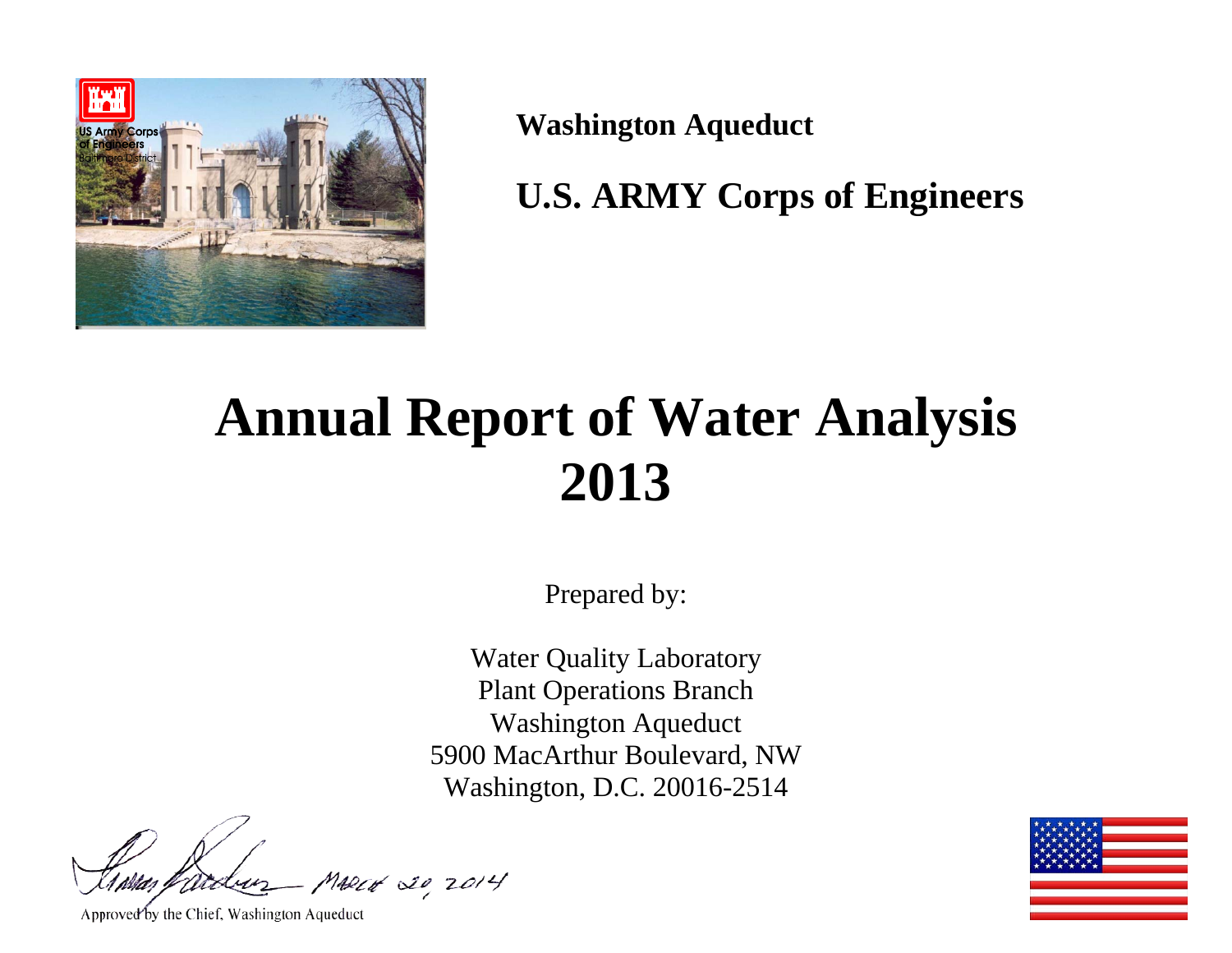

#### **Potomac River Raw Water Supply**

|                 |                         |              |                  |                         | <b>Miscellaneous Physical Parameters</b> |                     |                         |                      |              |                   |                            |                   |               |                 | <b>Inorganic lons</b>    |               |                 |                    |                              |                |             |                   | Microorganisms    |           |                        |
|-----------------|-------------------------|--------------|------------------|-------------------------|------------------------------------------|---------------------|-------------------------|----------------------|--------------|-------------------|----------------------------|-------------------|---------------|-----------------|--------------------------|---------------|-----------------|--------------------|------------------------------|----------------|-------------|-------------------|-------------------|-----------|------------------------|
| $\frac{\pi}{2}$ | ALKALINITY              | CONDUCTIVITY | DISSOLVED SOLIDS | SUSPENDED SOLIDS        | <b>TOTAL SOLIDS</b>                      | <b>TEMPERATURE</b>  | TOTAL HARDNESS          | TOTAL ORGANIC CARBON | TURBIDITY    | TOTAL AMMONIA - N | <b>HEXAVALENT CHROMIUM</b> | BROMIDE           | CHLORIDE      | <b>FLUORIDE</b> | lopipe                   | NITRATE-N     | NITRITE - N     | ORTHOPHOSPHATE-PO4 | PERCHLORATE                  | <b>SULFATE</b> | ALGAE COUNT | TOTAL COLIFORM    | F COT             | GIARDIA   | <b>CRYPTOSPORIDIUM</b> |
|                 | ppm                     | uS/cm        | ppm              | ppm                     | ppm                                      | $^\circ \mathsf{F}$ | ppm                     | ppm                  | <b>NTU</b>   | ppm               | ppb                        | ppm               | ppm           | ppm             | ppb                      | ppm           | ppm             | ppm                | ppb                          | ppm            | org/mL      | <b>MPN /100mL</b> | <b>MPN /100mL</b> | cysts/L   | Oocysts/L              |
| 7.8             | 70                      | 290          | 148              | <b>ND</b>               | 148                                      | 46                  | 103                     | 2.4                  | 6            | 0.05              | $\overline{\phantom{a}}$   | <b>ND</b>         | 25            | <b>ND</b>       | <b>ND</b>                | 2.4           | <b>ND</b>       | <b>ND</b>          | 0.4                          | 27             | 708         | 354               | 11                | <b>ND</b> | <b>ND</b>              |
| 7.7             | 68                      | 274          | 162              | 11                      | 173                                      | 50                  | 105                     | $2.0\,$              | $12$         | <b>ND</b>         | 0.09                       | ND                | 28            | <b>ND</b>       | $\overline{\phantom{a}}$ | 2.3           | <b>ND</b>       | <b>ND</b>          | $0.3\,$                      | 24             | 764         | 8                 | $\mathbf{3}$      | <b>ND</b> | ${\sf ND}$             |
| 7.7             | 66                      | 275          | 145              | 29                      | 174                                      | ${\bf 52}$          | 103                     | $2.0\,$              | $10$         | <b>ND</b>         | $\hspace{0.05cm}$          | <b>ND</b>         | ${\bf 27}$    | <b>ND</b>       | $\overline{\phantom{a}}$ | $1.7$         | <b>ND</b>       | <b>ND</b>          | $0.3\,$                      | 24             | 1788        | 357               | 10                | <b>ND</b> | ${\sf ND}$             |
| 7.8             | 68                      | 276          | 138              | $\overline{2}$          | 140                                      | 63                  | 105                     | 2.5                  | $\mathbf{3}$ | <b>ND</b>         | $\overline{\phantom{a}}$   | <b>ND</b>         | 25            | <b>ND</b>       | <b>ND</b>                | 1.3           | <b>ND</b>       | <b>ND</b>          | 0.8                          | 28             | 1728        | 140               | 4                 | 0.04      | ${\sf ND}$             |
| 7.8             | 72                      | 275          | 149              | $\overline{\mathbf{4}}$ | 153                                      | 68                  | 107                     | 2.3                  | 6            | <b>ND</b>         | 0.04                       | <b>ND</b>         | 21            | <b>ND</b>       | $\overline{\phantom{a}}$ | $1.3$         | <b>ND</b>       | <b>ND</b>          | 0.6                          | 28             | 1282        | 447               | $\sqrt{5}$        | <b>ND</b> | <b>ND</b>              |
| 7.7             | 77                      | 286          | 162              | 16                      | 178                                      | 76                  | 109                     | 3.7                  | 8            | <b>ND</b>         | $\overline{\phantom{a}}$   | <b>ND</b>         | ${\bf 24}$    | 0.11            | $\overline{\phantom{a}}$ | $1.3$         | <b>ND</b>       | <b>ND</b>          | 0.4                          | 23             | 726         | 4622              | 118               | <b>ND</b> | ${\sf ND}$             |
| 7.8             | 95                      | 335          | 204              | <b>ND</b>               | 204                                      | 83                  | 134                     | $2.8\,$              | $\mathbf{2}$ | <b>ND</b>         | $\hspace{0.05cm} \ldots$   | <b>ND</b>         | ${\bf 24}$    | 0.11            | <b>ND</b>                | $1.2$         | <b>ND</b>       | $\sf ND$           | 0.4                          | 31             | 588         | 931               | 6                 | 0.05      | ${\sf ND}$             |
| 8.0             | 99                      | 367          | 226              | <b>ND</b>               | 226                                      | 78                  | 140                     | $2.8\,$              | $\mathbf{3}$ | <b>ND</b>         | 0.06                       | <b>ND</b>         | ${\bf 28}$    | 0.11            | $\overline{\phantom{a}}$ | 1.1           | <b>ND</b>       | <b>ND</b>          | 0.3                          | 34             | 944         | 1026              | 10                | <b>ND</b> | ${\sf ND}$             |
| 8.1             | 95                      | 368          | 175              | <b>ND</b>               | 175                                      | 76                  | 144                     | 2.6                  | $\mathbf{3}$ | <b>ND</b>         | ---                        | 0.06              | 26            | 0.12            | $\hspace{0.05cm} \cdots$ | 0.8           | <b>ND</b>       | <b>ND</b>          | 0.4                          | 45             | 462         | 715               | 8                 | 0.29      | <b>ND</b>              |
| 7.9             | 94                      | 352          | 214              | <b>ND</b>               | 214                                      | 67                  | 137                     | $3.3\,$              | 4            | <b>ND</b>         | $\overline{\phantom{a}}$   | 0.05              | 29            | 0.11            | $\overline{\phantom{a}}$ | 1.4           | <b>ND</b>       | <b>ND</b>          | 0.4                          | 39             | 454         | 830               | 26                | 0.26      | <b>ND</b>              |
| 8.1             | 118                     | 443          | 228              | 37                      | 265                                      | 56                  | 164                     | 3.3                  | 3            | <b>ND</b>         | 0.09                       | 0.05              | 36            | 0.12            | <b>ND</b>                | 1.6           | <b>ND</b>       | ND                 | 0.4                          | 43             | 389         | 3533              | 3                 | <b>ND</b> | <b>ND</b>              |
| 7.6             | 68                      | 330          | 224              | 18                      | 242                                      | 50                  | 106                     | 3.6                  | 8            | <b>ND</b>         | ---                        | <b>ND</b>         | 41            | <b>ND</b>       | $\hspace{0.05cm} \cdots$ | 2.1           | <b>ND</b>       | <b>ND</b>          | 0.4                          | 25             | 682         | 660               | 19                | 0.04      | <b>ND</b>              |
|                 |                         |              |                  |                         |                                          |                     |                         |                      |              |                   |                            |                   |               |                 |                          |               |                 |                    |                              |                |             |                   |                   |           |                        |
|                 |                         |              |                  |                         |                                          |                     |                         |                      |              |                   |                            |                   | <b>Metals</b> |                 |                          |               |                 |                    |                              |                |             |                   |                   |           |                        |
| <b>ALUMINUM</b> | ANTIMONY                | ARSENIC      | <b>BARIUM</b>    | <b>BERYLLIUM</b>        | CADMIUM                                  | CALCIUM             | CHROMIUM                | <b>COBALT</b>        | COPPER       | <b>IRON</b>       | LEAD                       | LITHIUM           | MAGNESIUM     | MANGANESE       | <b>MOLYBDENUM</b>        | <b>NICKEL</b> | <b>SELENIUM</b> | SILVER             | <b>SODIUM</b>                | STRONTIUM      | THALLIUM    | THORIUM           | URANIUM           | VANADIUM  | ZINC                   |
| ppb             | ppb                     | ppb          | ppb              | ppb                     | ppb                                      | ppm                 | ppb                     | ppb                  | ppb          | ppb               | ppb                        | ppb               | ppm           | ppb             | ppb                      | ppb           | ppb             | ppb                | ppm                          | ppb            | ppb         | ppb               | ppb               | ppb       | ppb                    |
| 373             | <b>ND</b>               | <b>ND</b>    | 34               | ND                      | ND                                       | 32                  | 0.9                     | ND                   | 1.6          | 160               | <b>ND</b>                  | 2.0               | 5             | 27              | 0.6                      | 1.9           | <b>ND</b>       | <b>ND</b>          | 15                           | 145            | ND          | ND                | ND                | <b>ND</b> | 2.6                    |
| 351             | <b>ND</b>               | <b>ND</b>    | 35               | <b>ND</b>               | <b>ND</b>                                | 32                  | 1.1                     | <b>ND</b>            | 1.4          | 302               | <b>ND</b>                  | 2.0               | 6             | 34              | <b>ND</b>                | 2.6           | <b>ND</b>       | <b>ND</b>          | 16                           | 132            | <b>ND</b>   | <b>ND</b>         | <b>ND</b>         | <b>ND</b> | $3.8\,$                |
| 239             | <b>ND</b>               | <b>ND</b>    | 32               | <b>ND</b>               | <b>ND</b>                                | 31                  | 1.1                     | <b>ND</b>            | $1.3$        | 173               | <b>ND</b>                  | 1.8               | 6             | 35              | <b>ND</b>                | 2.4           | <b>ND</b>       | <b>ND</b>          | 19                           | 129            | <b>ND</b>   | <b>ND</b>         | <b>ND</b>         | <b>ND</b> | $2.7\,$                |
| 178             | ${\sf ND}$              | <b>ND</b>    | 35               | <b>ND</b>               | <b>ND</b>                                | 33                  | 0.9                     | <b>ND</b>            | $1.2$        | 148               | <b>ND</b>                  | 2.4               | 6             | 43              | <b>ND</b>                | 2.1           | <b>ND</b>       | $\sf ND$           | 13                           | 146            | <b>ND</b>   | <b>ND</b>         | $\sf ND$          | <b>ND</b> | 1.8                    |
| 251             | ${\sf ND}$              | $0.6\,$      | 35               | <b>ND</b>               | $\sf ND$                                 | 32                  | 0.7                     | <b>ND</b>            | $1.4$        | 178               | ${\sf ND}$                 | $2.4$             | $\bf 6$       | 35              | 0.5                      | $2.2\,$       | <b>ND</b>       | <b>ND</b>          | 12                           | 150            | <b>ND</b>   | <b>ND</b>         | $\sf ND$          | <b>ND</b> | $2.0\,$                |
| 426             | ${\sf ND}$              | 0.7          | 38               | <b>ND</b>               | $\sf ND$                                 | 33                  | $1.1$                   | ${\sf ND}$           | 1.9          | 330               | <b>ND</b>                  | 2.5               | $\bf 6$       | 44              | 0.6                      | 2.6           | <b>ND</b>       | <b>ND</b>          | 13                           | 151            | $\sf ND$    | <b>ND</b>         | $\sf ND$          | $0.6\,$   | $4.0\,$                |
| 188             | <b>ND</b>               | 0.9          | 42               | ND                      | ND.                                      | 41                  | $1.2$                   | ND                   | 1.8          | 101               | ND                         | 2.7               | 8             | 49              | 0.8                      | 2.1           | <b>ND</b>       | <b>ND</b>          | 14                           | 198            | ND.         | <b>ND</b>         | ND                | 0.9       | 1.4                    |
| 228             | <b>ND</b>               | 0.8          | 40               | ND.                     | ND.                                      | 43                  | 1.0                     | ND.                  | 1.7          | 84                | ND                         | 2.8               | 8             | 34              | 1.0                      | 2.5           | <b>ND</b>       | <b>ND</b>          | 17                           | 216            | ND.         | <b>ND</b>         | ND.               | 0.5       | 1.6                    |
| 250             | <b>ND</b>               | 0.7          | 41               | <b>ND</b>               | ND.                                      | 42                  | 0.7                     | ND                   | 1.7          | 66                | ND                         | 3.6               | 10            | 25              | 1.0                      | 3.5           | <b>ND</b>       | <b>ND</b>          | 17                           | 236            | ND.         | <b>ND</b>         | ND.               | 0.5       | 4.1                    |
| 207             | <b>ND</b>               | 0.6          | 40               | <b>ND</b>               | ND.                                      | 42                  | 1.0                     | ND                   | 1.9          | 157               | ND                         | 2.8               | 8             | 28              | 0.8                      | 2.7           | <b>ND</b>       | <b>ND</b>          | 17                           | 196            | ND.         | <b>ND</b>         | ND.               | <b>ND</b> | 1.9                    |
| 209             | <b>ND</b>               | <b>ND</b>    | 40               | ND                      | ND                                       | 50                  | 1.1                     | ND                   | $1.2$        | 60                | ND                         | 2.7               | 10            | 18              | 0.8                      | 2.2           | <b>ND</b>       | ND                 | 20                           | 251            | ND.         | ND                | <b>ND</b>         | <b>ND</b> | 1.8                    |
| 501             | <b>ND</b>               | 0.6          | 33               | <b>ND</b>               | ND.                                      | 34                  | 1.1                     | ND                   | 2.0          | 481               | ND                         | 2.0               | 5             | 43              | <b>ND</b>                | 2.2           | <b>ND</b>       | <b>ND</b>          | 23                           | 141            | <b>ND</b>   | ND                | <b>ND</b>         | <b>ND</b> | 3.7                    |
|                 | ppb = Parts Per Billion |              |                  |                         |                                          |                     | ppm = Parts Per Million |                      |              |                   |                            | ND = Not Detected |               |                 |                          |               |                 |                    | "---" = No Analysis Required |                |             |                   |                   |           | Page 1                 |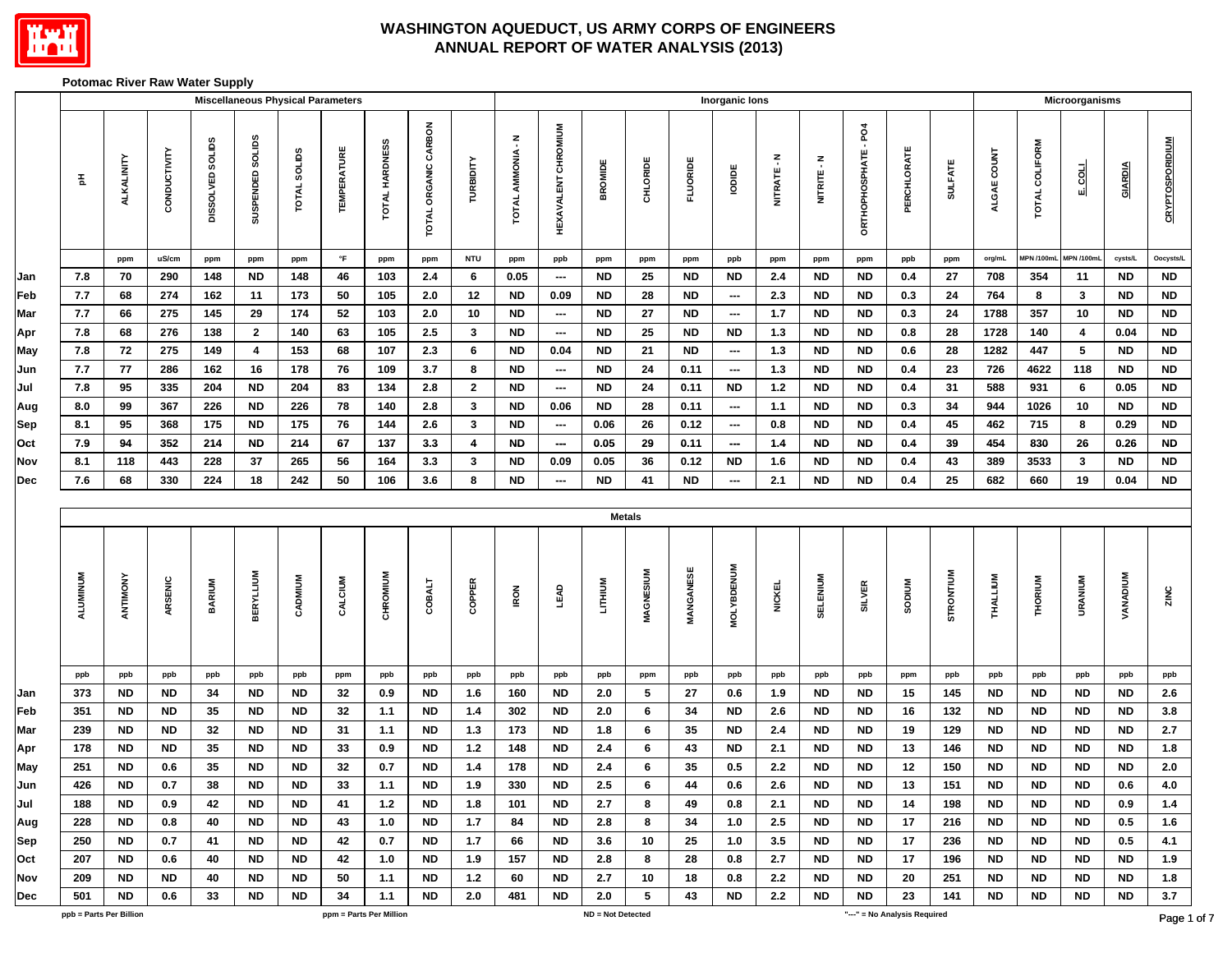

|                                                                                                 |                          |                                   |                          |          |                 | Inorganic lons           |                                                                           |              |                                    |             |                |                 |           |           |               |                  |                         |         |           |               |        |                                                                                                                                                                                            |             |         | Metals         |           |                                                      |                   |               |                 |                              |               |           |                |                |                |                                                                          |           |
|-------------------------------------------------------------------------------------------------|--------------------------|-----------------------------------|--------------------------|----------|-----------------|--------------------------|---------------------------------------------------------------------------|--------------|------------------------------------|-------------|----------------|-----------------|-----------|-----------|---------------|------------------|-------------------------|---------|-----------|---------------|--------|--------------------------------------------------------------------------------------------------------------------------------------------------------------------------------------------|-------------|---------|----------------|-----------|------------------------------------------------------|-------------------|---------------|-----------------|------------------------------|---------------|-----------|----------------|----------------|----------------|--------------------------------------------------------------------------|-----------|
|                                                                                                 | <b>TOTAL AMMONIA - N</b> | <b>BROMIDE</b>                    | CHLORATE                 | CHLORIDE | <b>FLUORIDE</b> | lopide                   | NITRATE-N                                                                 | NITRITE - N  | PO <sub>4</sub><br>ORTHOPHOSPHATE- | PERCHLORATE | <b>SULFATE</b> | <b>ALUMINUM</b> | ANTIMONY  | ARSENIC   | <b>BARIUM</b> | <b>BERYLLIUM</b> | CADMIUM                 | CALCIUM | CHROMIUM  | <b>COBALT</b> | COPPER | <b>IRON</b>                                                                                                                                                                                | <b>TEAD</b> | LITHIUM | MAGNESIUM      | MANGANESE | <b>MERCURY</b>                                       | <b>MOLYBDENUM</b> | <b>NICKEL</b> | <b>SELENIUM</b> | <b>SILVER</b>                | <b>MUNQOS</b> | STRONTIUM | THALLIUM       | <b>THORIUM</b> | <b>URANIUM</b> | VANADIUM                                                                 | ZINC      |
| <b>EPA MCL*</b>                                                                                 |                          |                                   |                          |          | 4               |                          | 10                                                                        | $\mathbf{1}$ |                                    |             |                |                 | 6         | 10        | 2000          | $\overline{4}$   | $5\phantom{.0}$         |         | 100       |               |        |                                                                                                                                                                                            |             |         |                |           | $\overline{2}$                                       |                   |               | 50              |                              |               |           | $\overline{2}$ |                | 30             |                                                                          |           |
| Units                                                                                           | ppm                      | ppm                               | ppb                      | ppm      | ppm             | ppb                      | ppm                                                                       | ppm          | ppm                                | ppb         | ppm            | ppb             | ppb       | ppb       | ppb           | ppb              | ppb                     | ppm     | ppb       | ppb           | ppb    | ppb                                                                                                                                                                                        | ppb         | ppb     | ppm            | ppb       | ppb                                                  | ppb               | ppb           | ppb             | ppb                          | ppm           | ppb       | ppb            | ppb            | ppb            | ppb                                                                      | ppb       |
|                                                                                                 |                          |                                   |                          |          |                 |                          | Dalecarlia Water Treatment Plant Finished Water                           |              |                                    |             |                |                 |           |           |               |                  |                         |         |           |               |        |                                                                                                                                                                                            |             |         |                |           |                                                      |                   |               |                 |                              |               |           |                |                |                |                                                                          |           |
| Jan                                                                                             | 0.8                      | ND                                |                          | 29       | 0.6             | <b>ND</b>                | 2.2                                                                       | <b>ND</b>    | 2.3                                | 0.4         | 42             | 32              | <b>ND</b> | <b>ND</b> | 32            | <b>ND</b>        | <b>ND</b>               | 35      | ND        | ND            | 0.7    | <b>ND</b>                                                                                                                                                                                  | <b>ND</b>   | 1.6     | 5              | 1.0       | ND                                                   | ND                | 1.7           | <b>ND</b>       | ND                           | 20            | 137       | <b>ND</b>      | ND             | ND             | ND                                                                       | 0.9       |
| Feb                                                                                             | 0.7                      | ND                                |                          | 32       | 0.7             | $\hspace{0.05cm}$        | 2.3                                                                       | ND           | 2.3                                | 0.4         | 40             | 30              | <b>ND</b> | ND        | 33            | <b>ND</b>        | ND                      | 36      | 1.0       | ND            | 0.8    | <b>ND</b>                                                                                                                                                                                  | <b>ND</b>   | 1.4     | 5              | 1.0       | ND                                                   | ND                | 2.3           | 0.5             | ND                           | 19            | 126       | <b>ND</b>      | <b>ND</b>      | ND             | <b>ND</b>                                                                | $1.2$     |
| Mar                                                                                             | 0.7                      | <b>ND</b>                         | ---                      | 36       | 0.6             | ---                      | 1.7                                                                       | <b>ND</b>    | 2.3                                | 0.3         | 38             | 20              | <b>ND</b> | ND        | 31            | <b>ND</b>        | <b>ND</b>               | 33      | 0.6       | ND            | 0.6    | <b>ND</b>                                                                                                                                                                                  | <b>ND</b>   | $1.5$   | $\overline{7}$ | 0.6       | ND                                                   | ND                | 2.2           | ND              | ND                           | 22            | 121       | <b>ND</b>      | ND             | ND             | <b>ND</b>                                                                | 0.9       |
| Apr                                                                                             | 0.1                      | ND                                | ---                      | 27       | 0.7             | <b>ND</b>                | 1.3                                                                       | <b>ND</b>    | 2.4                                | 0.5         | 40             | 25              | <b>ND</b> | <b>ND</b> | 34            | <b>ND</b>        | <b>ND</b>               | 34      | 1.0       | ND            | 0.6    | <b>ND</b>                                                                                                                                                                                  | <b>ND</b>   | 2.0     | 6              | 0.8       | ND                                                   | ND                | 1.8           | 0.6             | ND                           | 19            | 147       | <b>ND</b>      | <b>ND</b>      | ND             | ND                                                                       | 0.8       |
| May                                                                                             | 0.7                      | <b>ND</b>                         | $\overline{\phantom{a}}$ | 25       | 0.7             | $\sim$                   | 1.3                                                                       | <b>ND</b>    | 2.4                                | 0.6         | 42             | 18              | <b>ND</b> | <b>ND</b> | 33            | <b>ND</b>        | <b>ND</b>               | 33      | 1.0       | ND            | 0.6    | <b>ND</b>                                                                                                                                                                                  | <b>ND</b>   | 2.0     | $\overline{7}$ | 0.6       | ND                                                   | ND.               | 2.0           | 0.6             | <b>ND</b>                    | 19            | 140       | <b>ND</b>      | <b>ND</b>      | ND.            | <b>ND</b>                                                                | 0.7       |
| Jun                                                                                             | 0.7                      | <b>ND</b>                         |                          | 28       | 0.8             | $\hspace{0.05cm} \cdots$ | 1.3                                                                       | ND           | 2.4                                | 0.4         | 42             | 30              | <b>ND</b> | <b>ND</b> | 39            | <b>ND</b>        | <b>ND</b>               | 37      | 0.9       | ND            | 0.8    | <b>ND</b>                                                                                                                                                                                  | <b>ND</b>   | 2.2     | $\overline{7}$ | 0.8       | <b>ND</b>                                            | 0.6               | 2.3           | 0.7             | ND                           | 20            | 165       | <b>ND</b>      | <b>ND</b>      | ND             | 0.7                                                                      | 0.5       |
| Jul                                                                                             | 0.7                      | <b>ND</b>                         |                          | 30       | 0.8             | <b>ND</b>                | 1.1                                                                       | <b>ND</b>    | 2.3                                | 0.5         | 50             | 46              | <b>ND</b> | 0.6       | 41            | <b>ND</b>        | <b>ND</b>               | 44      | 1.3       | ND            | 0.9    | <b>ND</b>                                                                                                                                                                                  | <b>ND</b>   | 2.4     | 8              | 0.9       | ND                                                   | 0.8               | 2.1           | 0.9             | ND                           | 21            | 204       | <b>ND</b>      | <b>ND</b>      | ND             | 1.1                                                                      | <b>ND</b> |
| Aug                                                                                             | 0.7                      | ND                                |                          | 33       | 0.8             | $\sim$                   | 1.0                                                                       | <b>ND</b>    | 2.3                                | 0.5         | 53             | 51              | <b>ND</b> | 0.6       | 37            | <b>ND</b>        | <b>ND</b>               | 45      | 1.4       | <b>ND</b>     | 0.9    | <b>ND</b>                                                                                                                                                                                  | <b>ND</b>   | 2.4     | 9              | 0.7       | ND                                                   | 1.0               | 2.0           | 0.9             | <b>ND</b>                    | 22            | 202       | <b>ND</b>      | <b>ND</b>      | ND             | 1.0                                                                      | 0.7       |
| Sep                                                                                             | 0.7                      | ND                                |                          | 30       | 0.7             | $\overline{\phantom{a}}$ | 0.7                                                                       | <b>ND</b>    | 2.2                                | 0.7         | 61             | 61              | <b>ND</b> | 0.6       | 39            | <b>ND</b>        | <b>ND</b>               | 43      | 0.8       | <b>ND</b>     | 0.9    | <b>ND</b>                                                                                                                                                                                  | <b>ND</b>   | 3.0     | 10             | 0.9       | <b>ND</b>                                            | 0.9               | 2.4           | 1.0             | <b>ND</b>                    | 22            | 226       | <b>ND</b>      | <b>ND</b>      | ND             | 0.8                                                                      | 0.6       |
| Oct                                                                                             | 0.7                      | ND                                |                          | 33       | 0.7             | ---                      | 1.4                                                                       | <b>ND</b>    | 2.4                                | 0.4         | 56             | 35              | <b>ND</b> | 0.6       | 37            | <b>ND</b>        | <b>ND</b>               | 43      | 1.1       | <b>ND</b>     | 1.0    | <b>ND</b>                                                                                                                                                                                  | <b>ND</b>   | 2.8     | 8              | 0.7       | <b>ND</b>                                            | 0.7               | 2.1           | 1.0             | <b>ND</b>                    | 22            | 196       | <b>ND</b>      | <b>ND</b>      | <b>ND</b>      | 0.7                                                                      | $0.7\,$   |
| Nov                                                                                             | 0.7                      | ND                                | 360                      | 40       | 0.7             | <b>ND</b>                | 1.6                                                                       | <b>ND</b>    | 2.4                                | 0.4         | 58             | 25              | <b>ND</b> | <b>ND</b> | 38            | <b>ND</b>        | <b>ND</b>               | 51      | $1.5$     | <b>ND</b>     | 1.0    | <b>ND</b>                                                                                                                                                                                  | <b>ND</b>   | 2.0     | 10             | 0.9       | ND                                                   | 0.8               | 2.2           | 0.7             | ND                           | 26            | 246       | <b>ND</b>      | <b>ND</b>      | <b>ND</b>      | 0.6                                                                      | $1.3$     |
| Dec                                                                                             | 0.7                      | <b>ND</b>                         | 367                      | 42       | 0.6             | ---                      | 2.1                                                                       | <b>ND</b>    | $2.5\,$                            | 0.4         | 45             | 23              | <b>ND</b> | <b>ND</b> | 30            | <b>ND</b>        | <b>ND</b>               | 38      | <b>ND</b> | <b>ND</b>     | 0.8    | <b>ND</b>                                                                                                                                                                                  | <b>ND</b>   | 1.8     | 6              | 1.1       | <b>ND</b>                                            | <b>ND</b>         | 1.7           | <b>ND</b>       | <b>ND</b>                    | 27            | 148       | <b>ND</b>      | <b>ND</b>      | <b>ND</b>      | ND                                                                       | 1.6       |
|                                                                                                 |                          |                                   |                          |          |                 |                          | <b>McMillan Water Treatment Plant Finished Water</b>                      |              |                                    |             |                |                 |           |           |               |                  |                         |         |           |               |        |                                                                                                                                                                                            |             |         |                |           |                                                      |                   |               |                 |                              |               |           |                |                |                |                                                                          |           |
| Jan                                                                                             | 0.8                      | ND.                               |                          | 32       | 0.6             | <b>ND</b>                | 2.1                                                                       | ND           | 2.3                                | 0.4         | 44             | 26              | <b>ND</b> | <b>ND</b> | 32            | <b>ND</b>        | <b>ND</b>               | 27      | <b>ND</b> | <b>ND</b>     | 2.4    | <b>ND</b>                                                                                                                                                                                  | <b>ND</b>   | 1.7     | 6              | <b>ND</b> | <b>ND</b>                                            | <b>ND</b>         | 1.7           | <b>ND</b>       | ND                           | 22            | 132       | <b>ND</b>      | <b>ND</b>      | <b>ND</b>      | ND                                                                       | 1.1       |
| Feb                                                                                             | 0.8                      | ND.                               | ---                      | 31       | 0.6             | $\hspace{0.05cm}$        | 2.2                                                                       | <b>ND</b>    | 2.3                                | 0.5         | 41             | 13              | <b>ND</b> | <b>ND</b> | 33            | <b>ND</b>        | <b>ND</b>               | 27      | ND.       | <b>ND</b>     | 2.1    | <b>ND</b>                                                                                                                                                                                  | <b>ND</b>   | 1.4     | 6              | <b>ND</b> | <b>ND</b>                                            | ND.               | 2.1           | 0.6             | ND                           | 21            | 123       | <b>ND</b>      | <b>ND</b>      | <b>ND</b>      | ND.                                                                      | 0.9       |
| Mar                                                                                             | 0.7                      | <b>ND</b>                         | ---                      | 36       | 0.6             | $\overline{\phantom{a}}$ | 1.9                                                                       | <b>ND</b>    | 2.4                                | 0.4         | 42             | 14              | <b>ND</b> | ND        | 33            | <b>ND</b>        | <b>ND</b>               | 26      | 0.7       | ND            | 1.5    | <b>ND</b>                                                                                                                                                                                  | <b>ND</b>   | 1.6     | 6              | <b>ND</b> | ND                                                   | ND                | 2.2           | 0.5             | ND                           | 24            | 125       | <b>ND</b>      | <b>ND</b>      | ND.            | ND                                                                       | 0.9       |
| Apr                                                                                             | 0.2                      | ND                                |                          | 30       | 0.7             | <b>ND</b>                | $1.3$                                                                     | <b>ND</b>    | 2.4                                | 0.5         | 44             | 23              | <b>ND</b> | <b>ND</b> | 33            | <b>ND</b>        | <b>ND</b>               | 29      | 0.7       | ND            | 1.5    | <b>ND</b>                                                                                                                                                                                  | <b>ND</b>   | 1.7     | 6              | <b>ND</b> | ND                                                   | ND                | 1.6           | 0.6             | ND                           | 21            | 143       | <b>ND</b>      | <b>ND</b>      | ND             | <b>ND</b>                                                                | $0.5\,$   |
| May                                                                                             | 0.8                      | ND                                |                          | 25       | 0.7             | $\hspace{0.05cm}$        | $1.2$                                                                     | ND           | 2.4                                | 0.4         | 44             | 37              | <b>ND</b> | ND        | 33            | <b>ND</b>        | ND                      | 27      | 0.8       | ND            | 1.7    | <b>ND</b>                                                                                                                                                                                  | <b>ND</b>   | 1.7     | 7              | <b>ND</b> | ND                                                   | ND                | 1.6           | 0.7             | ND                           | 18            | 142       | <b>ND</b>      | <b>ND</b>      | ND             | <b>ND</b>                                                                | 0.5       |
| Jun                                                                                             | 0.8                      | ND                                | $\hspace{0.05cm}$        | 28       | 0.8             | ---                      | $1.2$                                                                     | <b>ND</b>    | 2.4                                | 0.3         | 45             | 38              | <b>ND</b> | <b>ND</b> | 37            | <b>ND</b>        | <b>ND</b>               | 27      | 0.7       | <b>ND</b>     | 2.3    | <b>ND</b>                                                                                                                                                                                  | <b>ND</b>   | 2.1     | 6              | <b>ND</b> | <b>ND</b>                                            | <b>ND</b>         | 1.6           | 0.7             | <b>ND</b>                    | 20            | 149       | <b>ND</b>      | <b>ND</b>      | <b>ND</b>      | ND                                                                       | <b>ND</b> |
| Jul                                                                                             |                          | 0.8 ND                            | $\sim$                   |          |                 |                          | 30   0.8   ND   1.0   ND   2.3   0.4                                      |              |                                    |             | 52             | 52              | <b>ND</b> | 0.5       |               |                  | 40 ND ND                | 36      |           |               |        | 1.1   ND   5.8   ND   ND   2.3                                                                                                                                                             |             |         |                |           |                                                      |                   |               |                 |                              |               |           |                |                |                | 8   0.8   ND   0.7   1.7   1.0   ND   21   191   ND   ND   ND   0.7   ND |           |
| Aug                                                                                             |                          |                                   | $0.8$ ND $\sim$          |          |                 |                          | 33   0.7   ---   0.9   ND   2.3   0.4   55   47   ND   0.5   39   ND   ND |              |                                    |             |                |                 |           |           |               |                  |                         |         |           |               |        | 39   1.2   ND   6.0   ND   ND   2.3   8   0.8   ND   0.9   1.9   1.0   ND   23   208   ND   ND   ND   0.8   ND                                                                             |             |         |                |           |                                                      |                   |               |                 |                              |               |           |                |                |                |                                                                          |           |
| Sep                                                                                             |                          | $\vert$ 0.8 $\vert$ ND $\vert$ -- |                          |          |                 |                          |                                                                           |              |                                    |             |                |                 |           |           |               |                  |                         |         |           |               |        | 31   0.7   ---   0.7   ND   2.3   0.6   63   80   ND   0.5   40   ND   ND   37   0.8   ND   7.8   ND   ND   2.7   9   0.6   ND   0.9   2.0   1.0   ND   22   228   ND   ND   ND   0.7   ND |             |         |                |           |                                                      |                   |               |                 |                              |               |           |                |                |                |                                                                          |           |
| Oct                                                                                             |                          |                                   | $0.7$ ND $-$             |          |                 |                          | 34   0.7   ---   1.1   ND   2.5   0.3   61   40   ND   0.5   38   ND   ND |              |                                    |             |                |                 |           |           |               |                  |                         |         |           |               |        | 32   0.9   ND   16.3   ND   ND   3.1   8                                                                                                                                                   |             |         |                |           | ND   ND   0.8   2.1   1.1   ND   23   205   ND   ND  |                   |               |                 |                              |               |           |                |                |                | ND 0.6 0.6                                                               |           |
| Nov                                                                                             |                          |                                   | $0.8$ ND 360 39          |          |                 |                          | 0.7   ND   1.6   ND   2.5   0.4   59   31   ND   ND   39   ND   ND        |              |                                    |             |                |                 |           |           |               |                  |                         |         |           |               |        | 45   1.3   ND   9.1   ND   ND   1.7                                                                                                                                                        |             |         | 9              |           | 1.0   ND   0.8   2.1   0.7   ND   24   235   ND   ND |                   |               |                 |                              |               |           |                |                |                | ND 0.6 1.3                                                               |           |
| Dec                                                                                             |                          |                                   | $0.8$   ND   273   43    |          | 0.6             |                          | $-$ 2.0 ND 2.4 0.4                                                        |              |                                    |             |                | 49 21           | ND ND     |           |               |                  | 33 ND ND                |         |           |               |        | 29   ND   ND   5.2   ND   ND   2.0                                                                                                                                                         |             |         | 6              |           | ND   ND   ND   1.6   ND   ND   28   159   ND   ND    |                   |               |                 |                              |               |           |                |                |                | ND ND 1.1                                                                |           |
| *EPA MCL = Environmental Protection Agency's Maximum Contaminant Level for regulated parameters |                          |                                   |                          |          |                 |                          |                                                                           |              |                                    |             |                |                 |           |           |               |                  | ppb = Parts Per Billion |         |           |               |        | ppm = Parts Per Million                                                                                                                                                                    |             |         |                |           | ND = Not Detected                                    |                   |               |                 | "---" = No Analysis Required |               |           |                |                |                |                                                                          | Dogo 2    |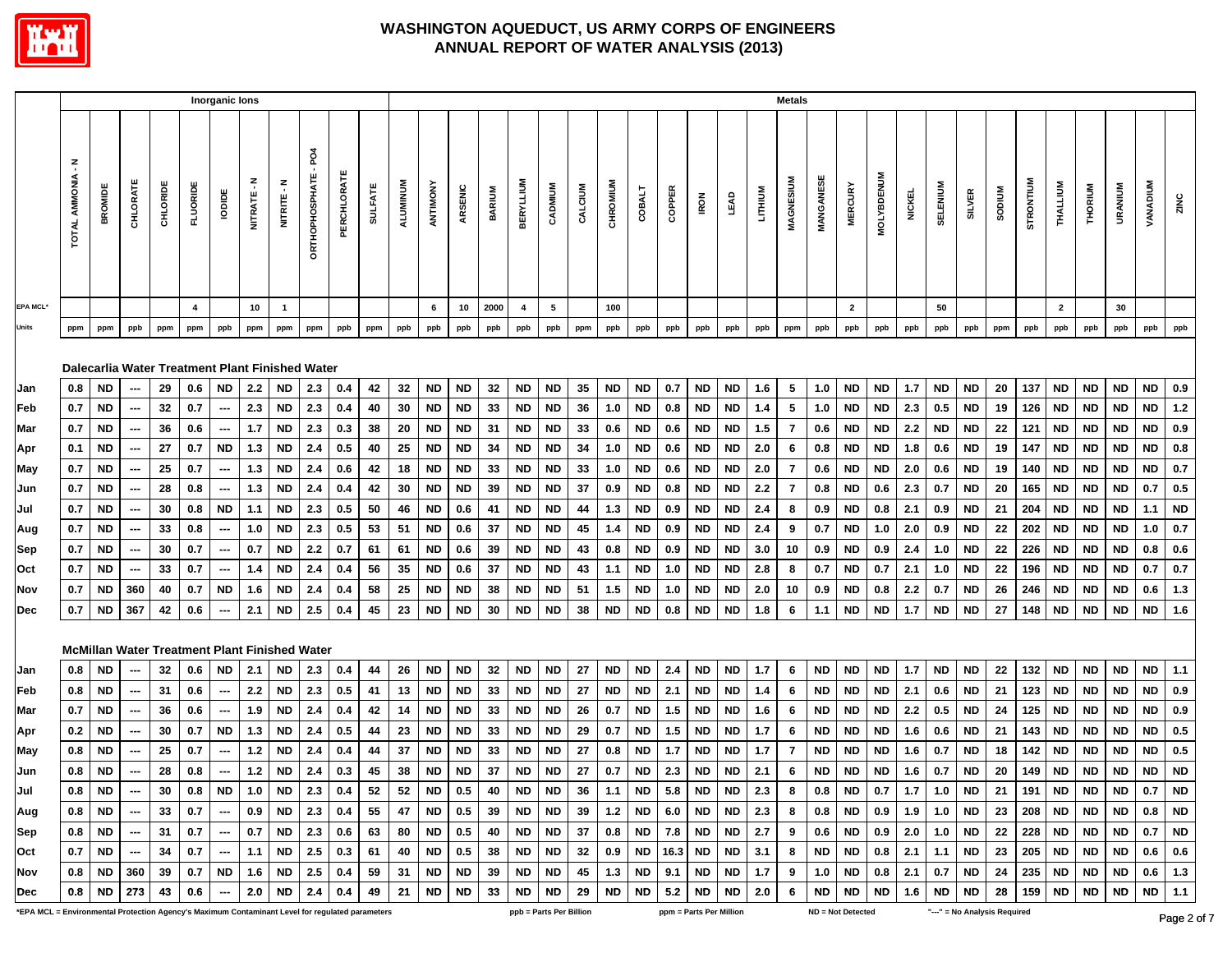

|                                                                                                 |     |                   | <b>Miscellaneous Physical Parameters</b>                                |                   |          |                |                      |                        |                        |                      |                                |                   | Microorganisms |                                  |                    |                               |                          | <b>Haloacetic Acids (HAAs)</b> |                          |                           |                          |            |                             | <b>Trihalomethanes (THMs)</b> |                  |                         |                |                     |                           |                     |                   |                  |                |                      |                      | <b>Volatile Organic Compounds (VOCs)</b> |               |                 |                 |                       |                     |                     |
|-------------------------------------------------------------------------------------------------|-----|-------------------|-------------------------------------------------------------------------|-------------------|----------|----------------|----------------------|------------------------|------------------------|----------------------|--------------------------------|-------------------|----------------|----------------------------------|--------------------|-------------------------------|--------------------------|--------------------------------|--------------------------|---------------------------|--------------------------|------------|-----------------------------|-------------------------------|------------------|-------------------------|----------------|---------------------|---------------------------|---------------------|-------------------|------------------|----------------|----------------------|----------------------|------------------------------------------|---------------|-----------------|-----------------|-----------------------|---------------------|---------------------|
|                                                                                                 | 품   | <b>ALKALINITY</b> | CONDUCTIVITY                                                            | <b>TEMPERATUR</b> | CHLORINE | TOTAL HARDNESS | TOTAL ORGANIC CARBON | TOTAL DISSOLVED SOLIDS | TOTAL SUSPENDED SOLIDS | TURBIDITY (Average)* | positive)<br>TOTAL COLIFORM (% | COLI (% positive) | ALGAE COUNT    | <b>HETEROTROPHIC PLATE COUNT</b> | DIBROMOACETIC ACID | ACID<br><b>DICHLOROACETIC</b> | MONOBROMOACETIC ACID     | MONOCHLOROACETIC ACID          | TRICHLOROACETIC ACID     | ACIDS<br>TOTAL HALOACETIC | BROMOCHLOROACETIC ACID   | CHLOROFORM | <b>BROMODICHLOROMETHANE</b> | CHLORODIBROMOMETHANE          | <b>BROMOFORM</b> | TOTAL TRIHALOMETHANES   | <b>BENZENE</b> | <b>BROMOBENZENE</b> | <b>BROMOCHLOROMETHANE</b> | <b>BROMOMETHANE</b> | tert-BUTYLBENZENE | sec-BUTYLBENZENE | n-BUTYLBENZENE | CARBON TETRACHLORIDE | <b>CHLOROBENZENE</b> | CHLOROETHANE                             | CHLOROMETHANE | 2-CHLOROTOLUENE | 4-CHLOROTOLUENE | <b>DIBROMOMETHANE</b> | 1,3-DICHLOROBENZENE | 1,4-DICHLOROBENZENE |
| EPA MCL'                                                                                        |     |                   |                                                                         |                   |          |                |                      |                        |                        |                      |                                |                   |                |                                  |                    |                               |                          |                                |                          |                           |                          |            |                             |                               |                  |                         | 5              |                     |                           |                     |                   |                  |                | 5                    | 100                  |                                          |               |                 |                 |                       |                     | 75                  |
| Units                                                                                           |     | ppm               | uS/cm                                                                   | $\mathsf{P}$      | ppm      | ppm            | ppm                  | ppm                    | ppm                    | <b>NTU</b>           | $% +$                          | $% +$             | Org/mLCFU/mL   |                                  | ppb                | ppb                           | ppb                      | ppb                            | ppb                      | ppb                       | ppb                      | ppb        | ppb                         | ppb                           | ppb              | ppb                     | ppb            | ppb                 | ppb                       | ppb                 | ppb               | ppb              | ppb            | ppb                  | ppb                  | ppb                                      | ppb           | ppb             | ppb             | ppb                   | ppb                 | ppb                 |
|                                                                                                 |     |                   | Dalecarlia Water Treatment Plant Finished Water                         |                   |          |                |                      |                        |                        |                      |                                |                   |                |                                  |                    |                               |                          |                                |                          |                           |                          |            |                             |                               |                  |                         |                |                     |                           |                     |                   |                  |                |                      |                      |                                          |               |                 |                 |                       |                     |                     |
| Jan                                                                                             | 7.7 | 67                | 326                                                                     | 44                | 3.8      | 108            | 1.4                  | 168                    | <b>ND</b>              | 0.02                 | 0.0                            | 0.0               | 0              | <1                               | ---                | ---                           | ---                      | ---                            | ---                      | ---                       | $\hspace{0.05cm} \cdots$ | 5.9        | 4.5                         | 1.5                           | <b>ND</b>        | 12                      | <b>ND</b>      | <b>ND</b>           | <b>ND</b>                 | <b>ND</b>           | <b>ND</b>         | <b>ND</b>        | <b>ND</b>      | <b>ND</b>            | $\sf ND$             | <b>ND</b>                                | <b>ND</b>     | <b>ND</b>       | <b>ND</b>       | ND                    | <b>ND</b>           | <b>ND</b>           |
| Feb                                                                                             | 7.7 | 65                | 315                                                                     | 45                | 3.8      | 113            | 1.3                  | 187                    | 7                      | 0.02                 | 0.0                            | 0.0               | $\mathbf 0$    | <1                               | <b>ND</b>          | 5.1                           | <b>ND</b>                | <b>ND</b>                      | 4.6                      | 9.7                       | 1.9                      | 6.0        | 4.6                         | 1.4                           | <b>ND</b>        | 12                      | <b>ND</b>      | ND                  | <b>ND</b>                 | <b>ND</b>           | <b>ND</b>         | <b>ND</b>        | <b>ND</b>      | <b>ND</b>            | <b>ND</b>            | <b>ND</b>                                | <b>ND</b>     | <b>ND</b>       | <b>ND</b>       | <b>ND</b>             | <b>ND</b>           | <b>ND</b>           |
| Mar                                                                                             | 7.7 | 64                | 317                                                                     | 49                | 3.4      | 111            | 1.3                  | 185                    | <b>ND</b>              | 0.03                 | 0.0                            | 0.0               | 0              | <1                               |                    | ---                           | ---                      | …                              | ---                      | ---                       |                          | 9.2        | 6.1                         | 1.6                           | <b>ND</b>        | 17                      | <b>ND</b>      | <b>ND</b>           | <b>ND</b>                 | <b>ND</b>           | <b>ND</b>         | <b>ND</b>        | <b>ND</b>      | ND                   | <b>ND</b>            | <b>ND</b>                                | <b>ND</b>     | <b>ND</b>       | <b>ND</b>       | <b>ND</b>             | <b>ND</b>           | <b>ND</b>           |
| Apr                                                                                             | 7.7 | 68                | 319                                                                     | 61                | 3.0      | 112            | 1.5                  | 156                    | <b>ND</b>              | 0.03                 | 0.0                            | 0.0               | $\mathbf 0$    | <1                               | ---                | ---                           | ---                      | ---                            | ---                      | ---                       | $\hspace{0.05cm} \cdots$ | 16         | 12                          | 4.2                           | ND               | 32                      | <b>ND</b>      | ND                  | <b>ND</b>                 | <b>ND</b>           | <b>ND</b>         | <b>ND</b>        | <b>ND</b>      | <b>ND</b>            | ND                   | <b>ND</b>                                | <b>ND</b>     | <b>ND</b>       | <b>ND</b>       | <b>ND</b>             | <b>ND</b>           | <b>ND</b>           |
| May                                                                                             | 7.7 | 70                | 313                                                                     | 67                | 3.7      | 110            | 1.4                  | 159                    | <b>ND</b>              | 0.03                 | 0.0                            | 0.0               | $\mathbf 0$    | <1                               | ND                 | 9.3                           | <b>ND</b>                | 1.6                            | 8.9                      | 20                        | 3.5                      | 15         | 9.4                         | 2.7                           | <b>ND</b>        | 27                      | <b>ND</b>      | ND                  | <b>ND</b>                 | <b>ND</b>           | <b>ND</b>         | <b>ND</b>        | <b>ND</b>      | <b>ND</b>            | <b>ND</b>            | <b>ND</b>                                | <b>ND</b>     | <b>ND</b>       | <b>ND</b>       | <b>ND</b>             | $\sf ND$            | <b>ND</b>           |
| Jun                                                                                             | 7.7 | 74                | 354                                                                     | 76                | 3.6      | 119            |                      | $2.1$ 217              | <b>ND</b>              | 0.03                 | 0.0                            | 0.0               | $\mathbf 0$    | 31                               |                    |                               | ---                      | ---                            | $\overline{\phantom{a}}$ | ---                       | $\hspace{0.05cm} \cdots$ | 36         | 8.0                         | 0.8                           | <b>ND</b>        | 45                      | <b>ND</b>      | ND                  | <b>ND</b>                 | <b>ND</b>           | <b>ND</b>         | <b>ND</b>        | <b>ND</b>      | ND                   | <b>ND</b>            | <b>ND</b>                                | <b>ND</b>     | <b>ND</b>       | <b>ND</b>       | <b>ND</b>             | <b>ND</b>           | <b>ND</b>           |
| Jul                                                                                             | 7.7 | 90                | 390                                                                     | 83                | 3.7      | 142            | 1.9                  | 238                    | <b>ND</b>              | 0.04                 | 0.0                            | 0.0               | $\mathbf{2}$   | 23                               | ---                |                               |                          | ---                            |                          | ---                       | $\hspace{0.05cm} \cdots$ | 33         | 15                          | 4.0                           | <b>ND</b>        | 52                      | <b>ND</b>      | <b>ND</b>           | <b>ND</b>                 | <b>ND</b>           | <b>ND</b>         | <b>ND</b>        | <b>ND</b>      | <b>ND</b>            | <b>ND</b>            | <b>ND</b>                                | <b>ND</b>     | <b>ND</b>       | <b>ND</b>       | <b>ND</b>             | <b>ND</b>           | <b>ND</b>           |
| Aug                                                                                             | 7.7 | 90                | 402                                                                     | 79                | 3.7      | 147            | 1.8                  | 231                    | <b>ND</b>              | 0.04                 | 0.0                            | 0.0               | $\mathbf 0$    | $\overline{7}$                   | ND                 | 15                            | <b>ND</b>                | <b>ND</b>                      | 14                       | 30                        | 4.0                      | 34         | 13                          | 2.8                           | <b>ND</b>        | 50                      | <b>ND</b>      | <b>ND</b>           | <b>ND</b>                 | <b>ND</b>           | <b>ND</b>         | <b>ND</b>        | <b>ND</b>      | <b>ND</b>            | <b>ND</b>            | <b>ND</b>                                | <b>ND</b>     | <b>ND</b>       | <b>ND</b>       | <b>ND</b>             | <b>ND</b>           | <b>ND</b>           |
| Sep                                                                                             | 7.7 | 85                | 406                                                                     | 76                | 3.7      | 148            | 1.8                  | 199                    | <b>ND</b>              | 0.03                 | 0.0                            | 0.0               | 0              | $\mathbf{3}$                     | ---                | ---                           | $\hspace{0.05cm} \cdots$ |                                | $\overline{\phantom{a}}$ | ---                       | $\overline{\phantom{a}}$ | 28         | 17                          | 5.4                           | <b>ND</b>        | 51                      | <b>ND</b>      | <b>ND</b>           | <b>ND</b>                 | <b>ND</b>           | <b>ND</b>         | <b>ND</b>        | <b>ND</b>      | <b>ND</b>            | <b>ND</b>            | <b>ND</b>                                | <b>ND</b>     | <b>ND</b>       | <b>ND</b>       | <b>ND</b>             | <b>ND</b>           | <b>ND</b>           |
| Oct                                                                                             | 7.7 | 86                | 391                                                                     | 66                | 3.7      | 142            | 2.1                  | 234                    | 1                      | 0.04                 | 0.0                            | 0.0               | 8              | $\mathbf 1$                      | ---                |                               | ---                      | ---                            | ---                      | $\hspace{0.05cm} \cdots$  | $\hspace{0.05cm} \cdots$ | 26         | 15                          | 5.2                           | <b>ND</b>        | 47                      | <b>ND</b>      | <b>ND</b>           | <b>ND</b>                 | <b>ND</b>           | <b>ND</b>         | <b>ND</b>        | <b>ND</b>      | <b>ND</b>            | <b>ND</b>            | <b>ND</b>                                | <b>ND</b>     | <b>ND</b>       | <b>ND</b>       | <b>ND</b>             | <b>ND</b>           | <b>ND</b>           |
| Nov                                                                                             | 7.7 | 110               | 477                                                                     | 53                | 3.7      | 168            | 2.1                  | 252                    | <b>ND</b>              | 0.03                 | 0.0                            | 0.0               | 5              | <1                               | <b>ND</b>          | 9.1                           | <b>ND</b>                | 1.3                            | 9.3                      | 20                        | 3.6                      | 13         | 10                          | 3.2                           | <b>ND</b>        | 26                      | <b>ND</b>      | ND                  | <b>ND</b>                 | <b>ND</b>           | <b>ND</b>         | <b>ND</b>        | <b>ND</b>      | <b>ND</b>            | <b>ND</b>            | <b>ND</b>                                | <b>ND</b>     | <b>ND</b>       | <b>ND</b>       | <b>ND</b>             | <b>ND</b>           | <b>ND</b>           |
| <b>Dec</b>                                                                                      | 7.7 | 66                | 367                                                                     | 46                | 3.7      | 117            | 1.9                  | 214                    | <b>ND</b>              | 0.03                 | 0.0                            | 0.0               | $\mathbf{3}$   | <1                               | ---                | ---                           | ---                      | ⊷                              | ---                      | ---                       | $\hspace{0.05cm} \cdots$ | 16         | 5.4                         | 0.7                           | <b>ND</b>        | ${\bf 22}$              | <b>ND</b>      | <b>ND</b>           | <b>ND</b>                 | <b>ND</b>           | <b>ND</b>         | <b>ND</b>        | <b>ND</b>      | <b>ND</b>            | <b>ND</b>            | <b>ND</b>                                | <b>ND</b>     | <b>ND</b>       | <b>ND</b>       | <b>ND</b>             | <b>ND</b>           | <b>ND</b>           |
|                                                                                                 |     |                   | McMillan Water Treatment Plant Finished Water                           |                   |          |                |                      |                        |                        |                      |                                |                   |                |                                  |                    |                               |                          |                                |                          |                           |                          |            |                             |                               |                  |                         |                |                     |                           |                     |                   |                  |                |                      |                      |                                          |               |                 |                 |                       |                     |                     |
| Jan                                                                                             | 7.7 | 56                | 312                                                                     | 46                | 3.7      | 104            | 1.5                  | 163                    | <b>ND</b>              | 0.02                 | 0.0                            | 0.0               | 0              | <1                               | ---                |                               |                          | ---                            | ---                      | ---                       |                          | 8.7        | 4.7                         | 1.1                           | <b>ND</b>        | 15                      | <b>ND</b>      | ND                  | <b>ND</b>                 | <b>ND</b>           | <b>ND</b>         | <b>ND</b>        | <b>ND</b>      | <b>ND</b>            | <b>ND</b>            | <b>ND</b>                                | <b>ND</b>     | <b>ND</b>       | <b>ND</b>       | <b>ND</b>             | <b>ND</b>           | <b>ND</b>           |
| Feb                                                                                             | 7.7 | 55                | 314                                                                     | 46                | 3.7      | 103            | 1.3                  | 103                    | $\mathbf{1}$           | 0.02                 | 0.0                            | 0.0               | $\mathbf 0$    | $<$ 1                            | <b>ND</b>          | 9.0                           | <b>ND</b>                | 1.9                            | 7.4                      | 18                        | 2.4                      | 8.5        | 5.0                         | 1.1                           | <b>ND</b>        | 15                      | <b>ND</b>      | <b>ND</b>           | <b>ND</b>                 | <b>ND</b>           | <b>ND</b>         | <b>ND</b>        | <b>ND</b>      | <b>ND</b>            | <b>ND</b>            | <b>ND</b>                                | <b>ND</b>     | <b>ND</b>       | <b>ND</b>       | <b>ND</b>             | $\sf ND$            | <b>ND</b>           |
| Mar                                                                                             | 7.7 | 54                | 327                                                                     | 49                | 3.4      | 104            | 1.3                  | 204                    | <b>ND</b>              | 0.02                 | 0.0                            | 0.0               | 0              | <1                               | ---                |                               | ---                      | ---                            |                          | ---                       | $\hspace{0.05cm} \cdots$ | 9.2        | 5.7                         | 1.6                           | ND               | 17                      | <b>ND</b>      | <b>ND</b>           | <b>ND</b>                 | <b>ND</b>           | <b>ND</b>         | <b>ND</b>        | <b>ND</b>      | <b>ND</b>            | <b>ND</b>            | <b>ND</b>                                | <b>ND</b>     | <b>ND</b>       | <b>ND</b>       | <b>ND</b>             | <b>ND</b>           | <b>ND</b>           |
| Apr                                                                                             | 7.7 | 58                | 309                                                                     | 59                | 3.0      | 105            | 1.4                  | 159                    | <b>ND</b>              | 0.02                 | $0.0\,$                        | 0.0               | $\mathbf 0$    | <1                               |                    |                               |                          |                                |                          |                           |                          | 16         | 10                          | 3.4                           | <b>ND</b>        | 30                      | <b>ND</b>      | ND                  | <b>ND</b>                 | <b>ND</b>           | <b>ND</b>         | <b>ND</b>        | <b>ND</b>      | <b>ND</b>            | <b>ND</b>            | <b>ND</b>                                | <b>ND</b>     | <b>ND</b>       | <b>ND</b>       | <b>ND</b>             | <b>ND</b>           | <b>ND</b>           |
| May                                                                                             | 7.7 | 58                | 293                                                                     | 66                | 3.7      | 104            | 1.6                  | 192                    | $\mathbf{1}$           | 0.02                 | 0.0                            | 0.0               | $\mathbf 0$    | $<$ 1                            | <b>ND</b>          | 8.4                           | <b>ND</b>                |                                | $1.3$ 8.3                | 18                        | 2.7                      | 18         | 9.1                         | 2.4                           | <b>ND</b>        | 29                      | <b>ND</b>      | <b>ND</b>           | <b>ND</b>                 | <b>ND</b>           | <b>ND</b>         | <b>ND</b>        | <b>ND</b>      | ND                   | <b>ND</b>            | <b>ND</b>                                | <b>ND</b>     | <b>ND</b>       | ND              | <b>ND</b>             | <b>ND</b>           | <b>ND</b>           |
| Jun                                                                                             | 7.7 | 62                | 323                                                                     | 74                | 3.7      | 107            | 1.9                  | 198 ND                 |                        | 0.04                 | 0.0                            | 0.0               | $\mathbf 0$    | $\mathbf{1}$                     | ---                | ---                           | ---                      | ---                            | $\overline{\phantom{a}}$ | ---                       | $\hspace{0.05cm} \cdots$ | 33         | 13                          | $\bf 2.8$                     | <b>ND</b>        | 49                      | <b>ND</b>      | <b>ND</b>           | <b>ND</b>                 | <b>ND</b>           | <b>ND</b>         | <b>ND</b>        | <b>ND</b>      | <b>ND</b>            | <b>ND</b>            | <b>ND</b>                                | <b>ND</b>     | <b>ND</b>       | <b>ND</b>       | <b>ND</b>             | <b>ND</b>           | <b>ND</b>           |
| Jul                                                                                             |     |                   | 7.7   76   368   82   3.7   131   1.8   220   ND   0.06   0.0   0.0     |                   |          |                |                      |                        |                        |                      |                                |                   | $\mathbf{z}$   | 3                                |                    |                               |                          |                                |                          | $\sim$                    |                          |            |                             |                               |                  |                         |                |                     |                           |                     |                   |                  |                |                      |                      |                                          |               |                 |                 |                       |                     |                     |
| Aug                                                                                             |     |                   | 7.7   80   396   79   3.7   139   1.7   219   ND   0.05   0.0   0.0   2 |                   |          |                |                      |                        |                        |                      |                                |                   |                |                                  |                    |                               |                          |                                |                          |                           |                          |            |                             |                               |                  |                         |                |                     |                           |                     |                   |                  |                |                      |                      |                                          |               |                 |                 |                       |                     |                     |
| Sep                                                                                             |     |                   | 7.7   79   402   77   3.7   143   1.8   198   ND   0.04   0.0   0.0   0 |                   |          |                |                      |                        |                        |                      |                                |                   |                | 5 <sub>5</sub>                   |                    | $\sim$ $\sim$ $\sim$          | $\sim$                   | $\sim$                         | $\sim$                   |                           | المسارا للسار            |            |                             |                               |                  |                         |                |                     |                           |                     |                   |                  |                |                      |                      |                                          |               |                 |                 |                       |                     |                     |
| Oct                                                                                             |     |                   | 7.7 74 392 69 3.7 131 2.1 215 ND 0.04 0.0 0.0 6                         |                   |          |                |                      |                        |                        |                      |                                |                   |                | 3 <sup>1</sup>                   |                    | $\frac{1}{2}$                 | $\sim$ $\sim$            |                                |                          |                           |                          |            |                             |                               |                  |                         |                |                     |                           |                     |                   |                  |                |                      |                      |                                          |               |                 |                 |                       |                     |                     |
| <b>Nov</b>                                                                                      |     |                   | 7.7   100   460   58   3.7   162   1.8   242   6   0.03   0.0   0.0   5 |                   |          |                |                      |                        |                        |                      |                                |                   |                |                                  |                    |                               |                          |                                |                          |                           |                          |            |                             |                               |                  |                         |                |                     |                           |                     |                   |                  |                |                      |                      |                                          |               |                 |                 |                       |                     |                     |
| Dec                                                                                             |     |                   | 7.7 65 387 50 3.7 113 2.0 246 ND 0.03 0.0 0.0 0                         |                   |          |                |                      |                        |                        |                      |                                |                   |                | <1                               | $\cdots$           | $\sim$                        | $\sim$                   | $\sim$                         | $\sim$                   | $\cdots$                  | $\sim$                   |            |                             |                               |                  |                         |                |                     |                           |                     |                   |                  |                |                      |                      |                                          |               |                 |                 |                       |                     |                     |
| *EPA MCL = Environmental Protection Agency's Maximum Contaminant Level for regulated parameters |     |                   |                                                                         |                   |          |                |                      |                        |                        |                      |                                |                   |                |                                  |                    | ppb = Parts Per Billion       |                          |                                |                          |                           |                          |            |                             |                               |                  | ppm = Parts Per Million |                |                     |                           | ND = Not Detected   |                   |                  |                |                      |                      | "---" = No Analysis Required             |               |                 |                 |                       |                     | Dogo 2 of 7         |

**ND = Not Detected**

Page 3 of 7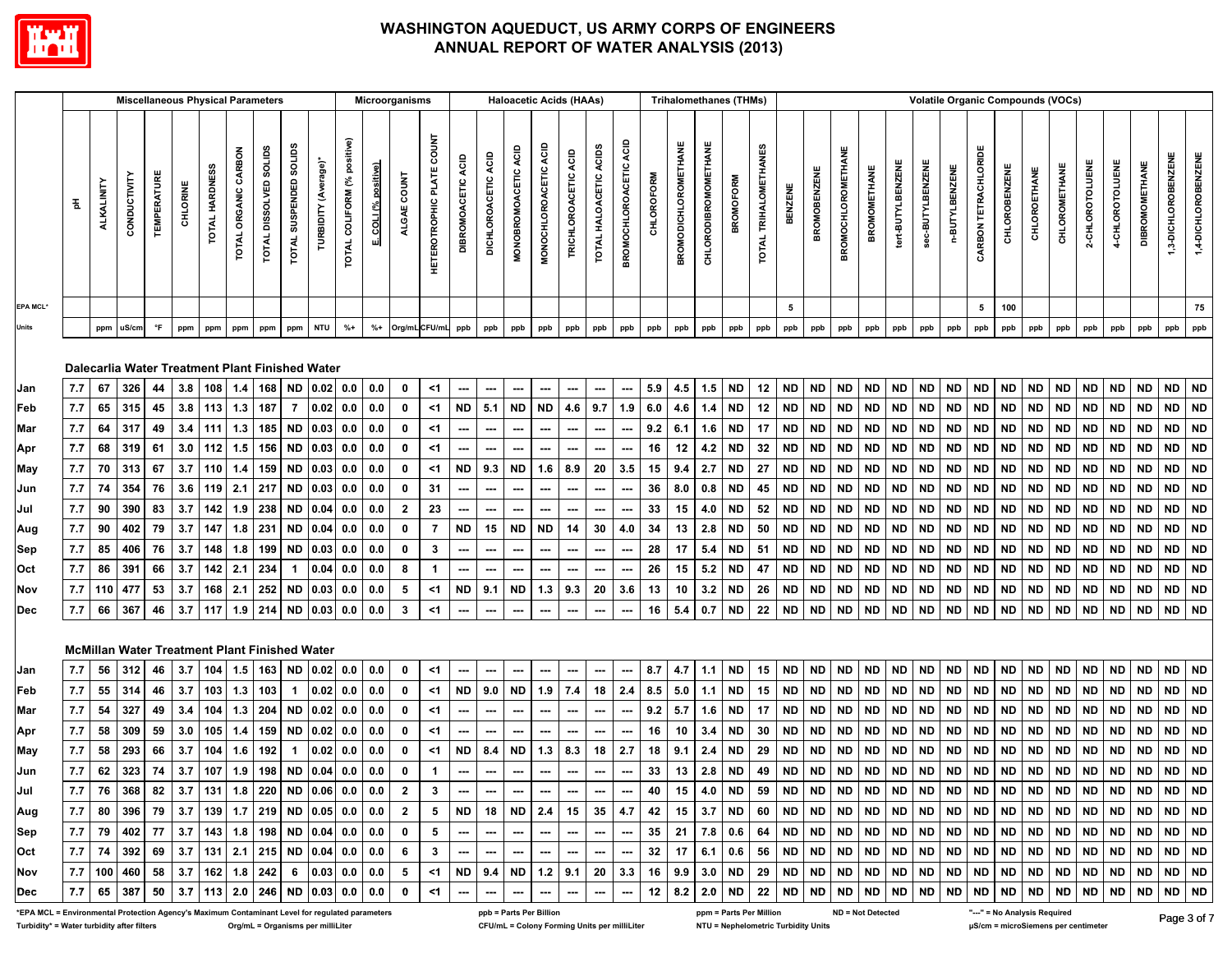

|                                                                                                 |                     |                         |                    |                    |                            |                          |                      |                                                      |                     |                     |                           |                         |                     |              |                            |                         |                    |                           |             | <b>Volatile Organic Compounds</b> |           |                           |                           |                            |                         |                        |                        |                       |                       |                          |                        |                        |                        |                        |               |                              |                          |                             |                                                                                                                                                                                                                             | Oxygenates & Other VOCs        |                                     |                               |                          |                  |                                 |
|-------------------------------------------------------------------------------------------------|---------------------|-------------------------|--------------------|--------------------|----------------------------|--------------------------|----------------------|------------------------------------------------------|---------------------|---------------------|---------------------------|-------------------------|---------------------|--------------|----------------------------|-------------------------|--------------------|---------------------------|-------------|-----------------------------------|-----------|---------------------------|---------------------------|----------------------------|-------------------------|------------------------|------------------------|-----------------------|-----------------------|--------------------------|------------------------|------------------------|------------------------|------------------------|---------------|------------------------------|--------------------------|-----------------------------|-----------------------------------------------------------------------------------------------------------------------------------------------------------------------------------------------------------------------------|--------------------------------|-------------------------------------|-------------------------------|--------------------------|------------------|---------------------------------|
|                                                                                                 | 1,2-DICHLOROBENZENE | DICHLORODIFLUOROMETHANE | 1,1-DICHLOROETHANE | 1,2-DICHLOROETHANE | trans-1,2-DICHLOROETHYLENE | cis-1,2-DICHLOROETHYLENE | 1,1-DICHLOROETHYLENE | 1,3-DICHLOROPROPANE                                  | 2,2-DICHLOROPROPANE | 1,2-DICHLOROPROPANE | trans-1,3-DICHLOROPROPENE | cis-1,3-DICHLOROPROPENE | 1,1-DICHLOROPROPENE | ETHYLBENZENE | <b>HEXACHLOROBUTADIENE</b> | <b>ISOPROPYLBENZENE</b> | 4-ISOPROPYLTOLUENE | <b>METHYLENE CHLORIDE</b> | NAPHTHALENE | n-PROPYLBENZENE                   | STYRENE   | 1,1,1,2-TETRACHLOROETHANE | 1,1,2,2-TETRACHLOROETHANE | <b>TETRACHLOROETHYLENE</b> | TOLUENE                 | 1,2,3-TRICHLOROBENZENE | 1,2,4-TRICHLOROBENZENE | 1,1,1-TRICHLOROETHANE | 1,1,2-TRICHLOROETHANE | <b>TRICHLOROETHYLENE</b> | TRICHLOROFLUOROMETHANE | 1,2,3-TRICHLOROPROPANE | 1,2,4-TRIMETHYLBENZENE | 1,3,5-TRIMETHYLBENZENE | TOTAL XYLENES | VINYL CHLORIDE               | 2-BUTANONE (MEK)         | 4-METHYL-2-PENTANONE (MIBK) | DI-ISOPROPYL ETHER                                                                                                                                                                                                          | METHYL TERT-BUTYL ETHER (MTBE) | <b>TERT-AMYL ETHYL ETHER (TAME)</b> | TERT-BUTYL ETHYL ETHER (TBEE) | <b>BROMOETHANE</b>       | CARBON DISULFIDE | <b>TRICHLOROTRIFLUOROETHANE</b> |
| <b>EPA MCL*</b>                                                                                 | 600                 |                         |                    | 5                  | 100                        | 70                       | $\overline{7}$       |                                                      |                     | 5                   |                           |                         |                     | 700          |                            |                         |                    | 5                         |             |                                   | 100       |                           |                           | $5^{\circ}$                | 1000                    |                        | 70                     | 200                   | 5                     | 5                        |                        |                        |                        |                        | 10,000        | $\overline{2}$               |                          |                             |                                                                                                                                                                                                                             |                                |                                     |                               |                          |                  |                                 |
| Units                                                                                           | ppb                 | ppb                     | ppb                | ppb                | ppb                        | ppb                      | ppb                  | ppb                                                  | ppb                 | ppb                 | ppb                       | ppb                     | ppb                 | ppb          | ppb                        | ppb                     | ppb                | ppb                       | ppb         | ppb                               | ppb       | ppb                       | ppb                       | ppb                        | ppb                     | ${\sf ppb}$            | ppb                    | ppb                   | ppb                   | ppb                      | ppb                    | ppb                    | ppb                    | ppb                    | ppb           | ppb                          | ppb                      | ppb                         | ppb                                                                                                                                                                                                                         | ppb                            | ppb                                 | ppb                           | ppb                      | ppb              | ppb                             |
|                                                                                                 |                     |                         |                    |                    |                            |                          |                      | Dalecarlia Water Treatment Plant Finished Water      |                     |                     |                           |                         |                     |              |                            |                         |                    |                           |             |                                   |           |                           |                           |                            |                         |                        |                        |                       |                       |                          |                        |                        |                        |                        |               |                              |                          |                             |                                                                                                                                                                                                                             |                                |                                     |                               |                          |                  |                                 |
| Jan                                                                                             | ND                  | ND                      | <b>ND</b>          | <b>ND</b>          | ND                         | <b>ND</b>                | <b>ND</b>            | <b>ND</b>                                            | <b>ND</b>           | ND                  | <b>ND</b>                 | <b>ND</b>               | <b>ND</b>           | <b>ND</b>    | <b>ND</b>                  | <b>ND</b>               | <b>ND</b>          | ND                        | <b>ND</b>   | ND                                | <b>ND</b> | <b>ND</b>                 | ND                        | ND                         | <b>ND</b>               | <b>ND</b>              | ND                     | ND                    | <b>ND</b>             | <b>ND</b>                | <b>ND</b>              | ND                     | ND                     | <b>ND</b>              | <b>ND</b>     | <b>ND</b>                    | <b>ND</b>                | <b>ND</b>                   | <b>ND</b>                                                                                                                                                                                                                   | ND ND                          |                                     | <b>ND</b>                     | ND                       | ND ND            |                                 |
| Feb                                                                                             | <b>ND</b>           | <b>ND</b>               | <b>ND</b>          | <b>ND</b>          | <b>ND</b>                  | <b>ND</b>                | ND.                  | <b>ND</b>                                            | <b>ND</b>           | <b>ND</b>           | <b>ND</b>                 | <b>ND</b>               | <b>ND</b>           | <b>ND</b>    | <b>ND</b>                  | <b>ND</b>               | ND                 | ND.                       | <b>ND</b>   | <b>ND</b>                         | <b>ND</b> | <b>ND</b>                 | ND                        | <b>ND</b>                  | <b>ND</b>               | <b>ND</b>              | ND                     | <b>ND</b>             | <b>ND</b>             | <b>ND</b>                | <b>ND</b>              | <b>ND</b>              | <b>ND</b>              | <b>ND</b>              | <b>ND</b>     | <b>ND</b>                    |                          |                             |                                                                                                                                                                                                                             |                                |                                     |                               |                          |                  |                                 |
| Mar                                                                                             | ND                  | <b>ND</b>               | <b>ND</b>          | <b>ND</b>          | ND                         | <b>ND</b>                | <b>ND</b>            | <b>ND</b>                                            | ND                  | ND                  | ND                        | <b>ND</b>               | <b>ND</b>           | ND           | <b>ND</b>                  | <b>ND</b>               | <b>ND</b>          | ND                        | ND          | <b>ND</b>                         | <b>ND</b> | ND                        | ND                        | ND                         | <b>ND</b>               | <b>ND</b>              | ND                     | <b>ND</b>             | ND                    | <b>ND</b>                | <b>ND</b>              | ND                     | <b>ND</b>              | <b>ND</b>              | <b>ND</b>     | <b>ND</b>                    |                          |                             |                                                                                                                                                                                                                             |                                |                                     |                               |                          |                  |                                 |
| Apr                                                                                             | <b>ND</b>           | <b>ND</b>               | <b>ND</b>          | ND                 | ND                         | <b>ND</b>                | <b>ND</b>            | <b>ND</b>                                            | ND                  | <b>ND</b>           | <b>ND</b>                 | <b>ND</b>               | <b>ND</b>           | ND           | <b>ND</b>                  | <b>ND</b>               | <b>ND</b>          | ND                        | <b>ND</b>   | <b>ND</b>                         | <b>ND</b> | ND                        | <b>ND</b>                 | <b>ND</b>                  | <b>ND</b>               | <b>ND</b>              | ND                     | <b>ND</b>             | ND                    | <b>ND</b>                | <b>ND</b>              | ND                     | <b>ND</b>              | <b>ND</b>              | <b>ND</b>     | <b>ND</b>                    | <b>ND</b>                | <b>ND</b>                   | <b>ND</b>                                                                                                                                                                                                                   | <b>ND</b>                      | <b>ND</b>                           | <b>ND</b>                     | <b>ND</b>                | <b>ND</b>        | <b>ND</b>                       |
| May                                                                                             | ND                  | ND                      | <b>ND</b>          | <b>ND</b>          | <b>ND</b>                  | <b>ND</b>                | ND                   | <b>ND</b>                                            | <b>ND</b>           | <b>ND</b>           | <b>ND</b>                 | ND                      | <b>ND</b>           | <b>ND</b>    | <b>ND</b>                  | <b>ND</b>               | ND                 | <b>ND</b>                 | <b>ND</b>   | <b>ND</b>                         | <b>ND</b> | ND                        | <b>ND</b>                 | <b>ND</b>                  | <b>ND</b>               | <b>ND</b>              | ND                     | <b>ND</b>             | <b>ND</b>             | <b>ND</b>                | <b>ND</b>              | ND                     | <b>ND</b>              | <b>ND</b>              | <b>ND</b>     | <b>ND</b>                    |                          |                             |                                                                                                                                                                                                                             |                                |                                     |                               |                          |                  |                                 |
| Jun                                                                                             | ND                  | <b>ND</b>               | <b>ND</b>          | <b>ND</b>          | <b>ND</b>                  | <b>ND</b>                | <b>ND</b>            | ND                                                   | ND                  | <b>ND</b>           | ND                        | <b>ND</b>               | ND                  | <b>ND</b>    | ND                         | <b>ND</b>               | ND                 | ND                        | <b>ND</b>   | <b>ND</b>                         | <b>ND</b> | ND                        | <b>ND</b>                 | <b>ND</b>                  | <b>ND</b>               | <b>ND</b>              | ND                     | ND                    | <b>ND</b>             | <b>ND</b>                | <b>ND</b>              | ND                     | ND                     | <b>ND</b>              | <b>ND</b>     | <b>ND</b>                    |                          |                             |                                                                                                                                                                                                                             |                                |                                     |                               |                          |                  |                                 |
| Jul                                                                                             | <b>ND</b>           | <b>ND</b>               | <b>ND</b>          | <b>ND</b>          | <b>ND</b>                  | <b>ND</b>                | ND                   | <b>ND</b>                                            | ND                  | ND                  | <b>ND</b>                 | <b>ND</b>               | ND                  | <b>ND</b>    | <b>ND</b>                  | <b>ND</b>               | <b>ND</b>          | <b>ND</b>                 | <b>ND</b>   | <b>ND</b>                         | <b>ND</b> | ND                        | ND                        | <b>ND</b>                  | <b>ND</b>               | <b>ND</b>              | ND                     | ND                    | <b>ND</b>             | <b>ND</b>                | <b>ND</b>              | ND                     | <b>ND</b>              | <b>ND</b>              | <b>ND</b>     | <b>ND</b>                    | <b>ND</b>                | <b>ND</b>                   | <b>ND</b>                                                                                                                                                                                                                   | <b>ND</b>                      | ND                                  | <b>ND</b>                     | ND                       | <b>ND</b>        | <b>ND</b>                       |
| Aug                                                                                             | ND                  | <b>ND</b>               | <b>ND</b>          | <b>ND</b>          | ND                         | <b>ND</b>                | ND.                  | <b>ND</b>                                            | ND                  | <b>ND</b>           | <b>ND</b>                 | <b>ND</b>               | <b>ND</b>           | <b>ND</b>    | <b>ND</b>                  | <b>ND</b>               | <b>ND</b>          | ND.                       | <b>ND</b>   | <b>ND</b>                         | <b>ND</b> | <b>ND</b>                 | ND.                       | <b>ND</b>                  | <b>ND</b>               | <b>ND</b>              | ND                     | <b>ND</b>             | <b>ND</b>             | <b>ND</b>                | <b>ND</b>              | ND                     | <b>ND</b>              | <b>ND</b>              | <b>ND</b>     | <b>ND</b>                    |                          | ---                         |                                                                                                                                                                                                                             |                                |                                     |                               |                          |                  | …                               |
| Sep                                                                                             | ND                  | <b>ND</b>               | ND                 | ND                 | <b>ND</b>                  | <b>ND</b>                | <b>ND</b>            | ND                                                   | ND                  | ND                  | ND                        | <b>ND</b>               | ND                  | ND           | <b>ND</b>                  | <b>ND</b>               | <b>ND</b>          | <b>ND</b>                 | ND          | <b>ND</b>                         | <b>ND</b> | ND.                       | ND                        | ND.                        | <b>ND</b>               | <b>ND</b>              | <b>ND</b>              | ND                    | <b>ND</b>             | <b>ND</b>                | <b>ND</b>              | ND                     | <b>ND</b>              | <b>ND</b>              | <b>ND</b>     | <b>ND</b>                    |                          |                             |                                                                                                                                                                                                                             |                                |                                     |                               |                          |                  |                                 |
| Oct                                                                                             | <b>ND</b>           | <b>ND</b>               | <b>ND</b>          | <b>ND</b>          | ND                         | <b>ND</b>                | <b>ND</b>            | <b>ND</b>                                            | ND                  | <b>ND</b>           | <b>ND</b>                 | <b>ND</b>               | <b>ND</b>           | <b>ND</b>    | <b>ND</b>                  | <b>ND</b>               | <b>ND</b>          | <b>ND</b>                 | <b>ND</b>   | <b>ND</b>                         | <b>ND</b> | <b>ND</b>                 | <b>ND</b>                 | <b>ND</b>                  | <b>ND</b>               | <b>ND</b>              | ND                     | <b>ND</b>             | <b>ND</b>             | <b>ND</b>                | <b>ND</b>              | <b>ND</b>              | <b>ND</b>              | <b>ND</b>              | <b>ND</b>     | <b>ND</b>                    | <b>ND</b>                | <b>ND</b>                   | <b>ND</b>                                                                                                                                                                                                                   | <b>ND</b>                      | ND                                  | <b>ND</b>                     | <b>ND</b>                | <b>ND</b>        | <b>ND</b>                       |
| Nov                                                                                             | <b>ND</b>           | ND                      | <b>ND</b>          | ND                 | ND                         | <b>ND</b>                | ND                   | <b>ND</b>                                            | ND                  | <b>ND</b>           | <b>ND</b>                 | <b>ND</b>               | <b>ND</b>           | <b>ND</b>    | <b>ND</b>                  | <b>ND</b>               | <b>ND</b>          | ND.                       | ND          | <b>ND</b>                         | ND        | ND                        | ND                        | ND                         | <b>ND</b>               | <b>ND</b>              | ND                     | <b>ND</b>             | <b>ND</b>             | <b>ND</b>                | <b>ND</b>              | ND                     | <b>ND</b>              | <b>ND</b>              | <b>ND</b>     | <b>ND</b>                    |                          |                             | ---                                                                                                                                                                                                                         |                                | -−                                  |                               |                          |                  | ---                             |
| <b>Dec</b>                                                                                      | ND.                 | <b>ND</b>               | <b>ND</b>          | <b>ND</b>          | ND                         | <b>ND</b>                | <b>ND</b>            | <b>ND</b>                                            | <b>ND</b>           | <b>ND</b>           | ND I                      | <b>ND</b>               | <b>ND</b>           | <b>ND</b>    | <b>ND</b>                  | <b>ND</b>               | <b>ND</b>          | <b>ND</b>                 | <b>ND</b>   | <b>ND</b>                         | <b>ND</b> | <b>ND</b>                 | <b>ND</b>                 | <b>ND</b>                  | <b>ND</b>               | <b>ND</b>              | ND                     | <b>ND</b>             | <b>ND</b>             | <b>ND</b>                | <b>ND</b>              | ND                     | <b>ND</b>              | <b>ND</b>              | <b>ND</b>     | <b>ND</b>                    |                          |                             |                                                                                                                                                                                                                             |                                |                                     |                               |                          |                  |                                 |
|                                                                                                 |                     |                         |                    |                    |                            |                          |                      | <b>McMillan Water Treatment Plant Finished Water</b> |                     |                     |                           |                         |                     |              |                            |                         |                    |                           |             |                                   |           |                           |                           |                            |                         |                        |                        |                       |                       |                          |                        |                        |                        |                        |               |                              |                          |                             |                                                                                                                                                                                                                             |                                |                                     |                               |                          |                  |                                 |
| Jan                                                                                             | ND.                 | <b>ND</b>               | <b>ND</b>          | ND                 | <b>ND</b>                  | ND.                      | <b>ND</b>            | <b>ND</b>                                            | <b>ND</b>           | ND                  | ND                        | <b>ND</b>               | <b>ND</b>           | ND           | <b>ND</b>                  | <b>ND</b>               | <b>ND</b>          | ND.                       | <b>ND</b>   | <b>ND</b>                         | <b>ND</b> | <b>ND</b>                 | ND                        | ND                         | ND                      | ND                     | ND                     | ND                    | <b>ND</b>             | <b>ND</b>                | ND                     | ND                     | ND                     | <b>ND</b>              | <b>ND</b>     | <b>ND</b>                    | <b>ND</b>                | <b>ND</b>                   | <b>ND</b>                                                                                                                                                                                                                   | <b>ND</b>                      | <b>ND</b>                           | <b>ND</b>                     | ND                       | <b>ND</b>        | <b>ND</b>                       |
| Feb                                                                                             | <b>ND</b>           | <b>ND</b>               | <b>ND</b>          | <b>ND</b>          | <b>ND</b>                  | <b>ND</b>                | <b>ND</b>            | <b>ND</b>                                            | ND                  | <b>ND</b>           | <b>ND</b>                 | <b>ND</b>               | <b>ND</b>           | <b>ND</b>    | <b>ND</b>                  | <b>ND</b>               | <b>ND</b>          | <b>ND</b>                 | <b>ND</b>   | <b>ND</b>                         | <b>ND</b> | <b>ND</b>                 | <b>ND</b>                 | <b>ND</b>                  | <b>ND</b>               | <b>ND</b>              | <b>ND</b>              | <b>ND</b>             | <b>ND</b>             | <b>ND</b>                | <b>ND</b>              | <b>ND</b>              | <b>ND</b>              | <b>ND</b>              | <b>ND</b>     | <b>ND</b>                    |                          | ---                         | ---                                                                                                                                                                                                                         | ---                            | ---                                 | ---                           | ---                      | ---              | …                               |
| Mar                                                                                             | <b>ND</b>           | ND                      | <b>ND</b>          | <b>ND</b>          | ND                         | <b>ND</b>                | ND                   | <b>ND</b>                                            | <b>ND</b>           | <b>ND</b>           | <b>ND</b>                 | <b>ND</b>               | <b>ND</b>           | ND           | <b>ND</b>                  | <b>ND</b>               | <b>ND</b>          | ND.                       | ND          | <b>ND</b>                         | <b>ND</b> | ND                        | <b>ND</b>                 | ND.                        | <b>ND</b>               | <b>ND</b>              | ND                     | <b>ND</b>             | <b>ND</b>             | <b>ND</b>                | <b>ND</b>              | ND                     | <b>ND</b>              | <b>ND</b>              | <b>ND</b>     | <b>ND</b>                    |                          |                             |                                                                                                                                                                                                                             |                                |                                     |                               |                          |                  |                                 |
| Apr                                                                                             | ND                  | <b>ND</b>               | <b>ND</b>          | ND                 | <b>ND</b>                  | <b>ND</b>                | ND                   | <b>ND</b>                                            | ND                  | <b>ND</b>           | <b>ND</b>                 | ND                      | <b>ND</b>           | ND           | ND                         | <b>ND</b>               | ND                 | <b>ND</b>                 | ND          | <b>ND</b>                         | <b>ND</b> | ND                        | <b>ND</b>                 | ND                         | <b>ND</b>               | <b>ND</b>              | ND                     | ND                    | <b>ND</b>             | <b>ND</b>                | <b>ND</b>              | ND                     | ND                     | <b>ND</b>              | <b>ND</b>     | <b>ND</b>                    | ND                       | <b>ND</b>                   | ND                                                                                                                                                                                                                          | <b>ND</b>                      | <b>ND</b>                           | ND                            | ND                       | <b>ND</b>        | <b>ND</b>                       |
| May                                                                                             | <b>ND</b>           | <b>ND</b>               | <b>ND</b>          | <b>ND</b>          | ND                         | <b>ND</b>                | <b>ND</b>            | <b>ND</b>                                            | <b>ND</b>           | <b>ND</b>           | <b>ND</b>                 | <b>ND</b>               | <b>ND</b>           | <b>ND</b>    | <b>ND</b>                  | <b>ND</b>               | <b>ND</b>          | <b>ND</b>                 | <b>ND</b>   | <b>ND</b>                         | <b>ND</b> | ND                        | <b>ND</b>                 | <b>ND</b>                  | <b>ND</b>               | <b>ND</b>              | ND                     | <b>ND</b>             | <b>ND</b>             | <b>ND</b>                | <b>ND</b>              | ND                     | <b>ND</b>              | <b>ND</b>              | <b>ND</b>     | <b>ND</b>                    |                          |                             | ---                                                                                                                                                                                                                         |                                |                                     | ---                           |                          |                  | ---                             |
| Jun                                                                                             | ND.                 | <b>ND</b>               | <b>ND</b>          | <b>ND</b>          | ND                         | <b>ND</b>                | <b>ND</b>            | <b>ND</b>                                            | <b>ND</b>           | <b>ND</b>           | <b>ND</b>                 | <b>ND</b>               | <b>ND</b>           | ND           | <b>ND</b>                  | <b>ND</b>               | <b>ND</b>          | <b>ND</b>                 | <b>ND</b>   | <b>ND</b>                         | <b>ND</b> | <b>ND</b>                 | ND                        | ND                         | <b>ND</b>               | <b>ND</b>              | ND                     | <b>ND</b>             | <b>ND</b>             | <b>ND</b>                | <b>ND</b>              | ND                     | <b>ND</b>              | <b>ND</b>              | ND            | <b>ND</b>                    | ---                      | ---                         | ---                                                                                                                                                                                                                         | ---                            | ---                                 | ---                           |                          |                  |                                 |
| Jul                                                                                             |                     |                         |                    |                    |                            |                          |                      |                                                      |                     |                     |                           |                         |                     |              |                            |                         |                    |                           |             |                                   |           |                           |                           |                            |                         |                        |                        |                       |                       |                          |                        |                        |                        |                        |               |                              |                          |                             |                                                                                                                                                                                                                             |                                |                                     |                               |                          |                  |                                 |
| Aug                                                                                             |                     |                         |                    |                    |                            |                          |                      |                                                      |                     |                     |                           |                         |                     |              |                            |                         |                    |                           |             |                                   |           |                           |                           |                            |                         |                        |                        |                       |                       |                          |                        |                        |                        |                        |               |                              |                          |                             |                                                                                                                                                                                                                             | $\sim$                         | . <b>.</b>                          | --- 1                         | $\sim$                   | $\sim$           | $\overline{\phantom{m}}$        |
| Sep                                                                                             |                     |                         |                    |                    |                            |                          |                      |                                                      |                     |                     |                           |                         |                     |              |                            |                         |                    |                           |             |                                   |           |                           |                           |                            |                         |                        |                        |                       |                       |                          |                        |                        |                        |                        |               |                              |                          |                             | ---   ---   ---   ---   ---   ---   ---   ---   ---   ---   ---   ---   ---   ---   ---   ---   ---   ---   ---   ---   ---   ---   ---   ---   ---   ---   ---   ---   ---   ---   ---   ---   ---   ---   ---   ---   --- | $\sim$                         | --- 1                               | --- 1                         | $\sim$                   | $\sim$           | $\sim$                          |
| Oct                                                                                             |                     |                         |                    |                    |                            |                          |                      |                                                      |                     |                     |                           |                         |                     |              |                            |                         |                    |                           |             |                                   |           |                           |                           |                            |                         |                        |                        |                       |                       |                          |                        |                        |                        |                        |               |                              |                          |                             |                                                                                                                                                                                                                             |                                |                                     |                               |                          |                  |                                 |
| <b>Nov</b>                                                                                      |                     |                         |                    |                    |                            |                          |                      |                                                      |                     |                     |                           |                         |                     |              |                            |                         |                    |                           |             |                                   |           |                           |                           |                            |                         |                        |                        |                       |                       |                          |                        |                        |                        |                        |               |                              |                          | $\sim$                      | $\sim$                                                                                                                                                                                                                      | $\sim$                         |                                     | $\sim$                        | $\overline{\phantom{a}}$ | $\sim$           | $\sim$                          |
| Dec                                                                                             |                     |                         |                    |                    |                            |                          |                      |                                                      |                     |                     |                           |                         |                     |              |                            |                         |                    |                           |             |                                   |           |                           |                           |                            |                         |                        |                        |                       |                       |                          |                        |                        |                        |                        |               |                              | $\overline{\phantom{a}}$ | ---                         | $\cdots$                                                                                                                                                                                                                    |                                |                                     | $\hspace{0.05cm} \cdots$      | $\hspace{0.05cm} \cdots$ |                  | $\overline{\phantom{a}}$        |
| *EPA MCL = Environmental Protection Agency's Maximum Contaminant Level for regulated parameters |                     |                         |                    |                    |                            |                          |                      |                                                      |                     |                     |                           |                         |                     |              |                            |                         |                    |                           |             | ppb = Parts Per Billion           |           |                           |                           |                            | ppm = Parts Per Million |                        |                        |                       |                       | ND = Not Detected        |                        |                        |                        |                        |               | "---" = No Analysis Required |                          |                             |                                                                                                                                                                                                                             |                                |                                     |                               |                          | Dogo 4 of 7      |                                 |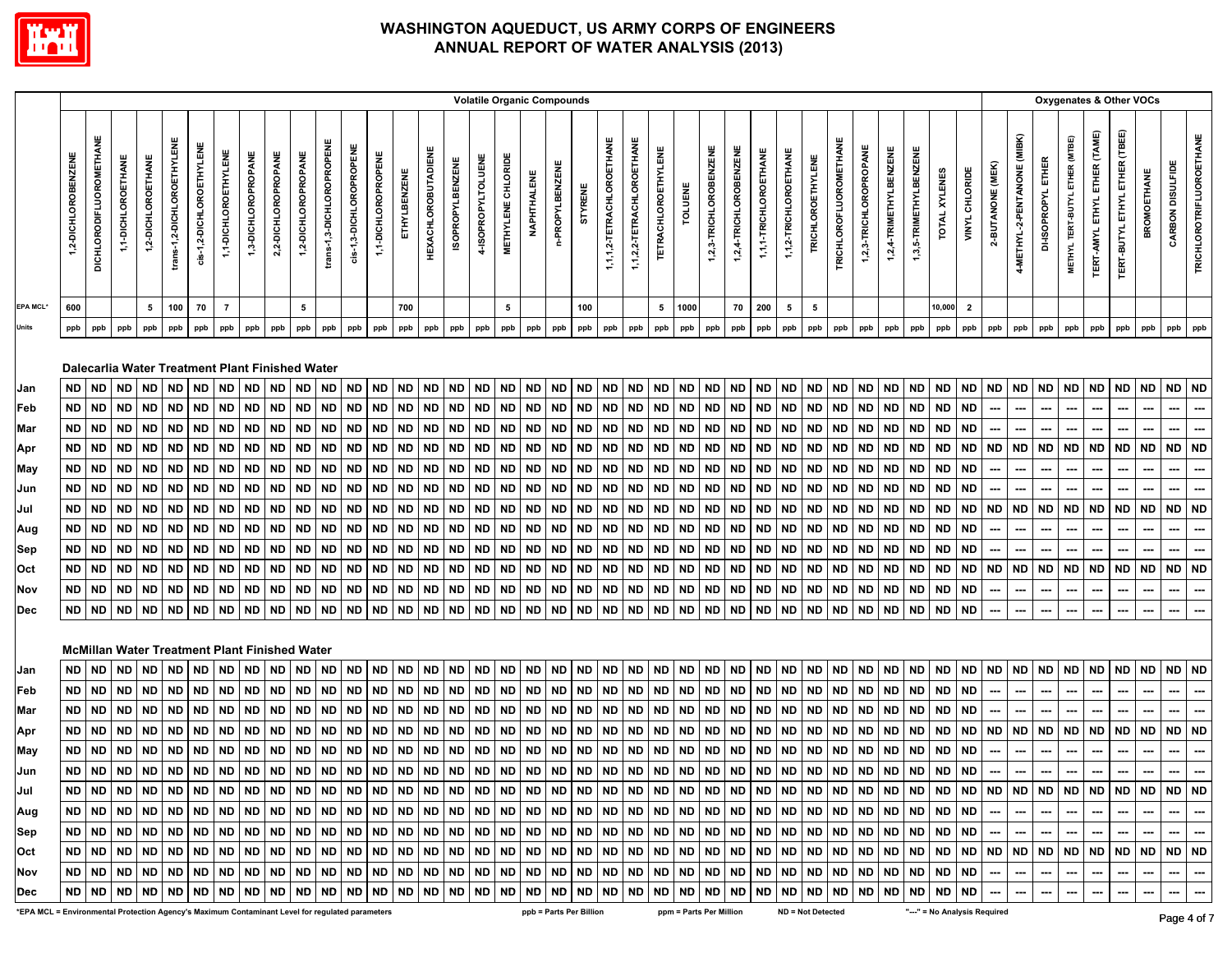

|                                                                                                 |                     |                       |                   |             |                          |                          |                          |                    |                                                      |                          |                      |                          |                          |                          |                          |                      |                          |                          |                          |                          |                 | <b>Synthetic Organic Compounds</b> |                             |                             |                          |                     |                          |           |                          |                          |                  |                             |                          |                          |                          |                 |                          |                          |                              |                          |           |                |                          |                          |                          |
|-------------------------------------------------------------------------------------------------|---------------------|-----------------------|-------------------|-------------|--------------------------|--------------------------|--------------------------|--------------------|------------------------------------------------------|--------------------------|----------------------|--------------------------|--------------------------|--------------------------|--------------------------|----------------------|--------------------------|--------------------------|--------------------------|--------------------------|-----------------|------------------------------------|-----------------------------|-----------------------------|--------------------------|---------------------|--------------------------|-----------|--------------------------|--------------------------|------------------|-----------------------------|--------------------------|--------------------------|--------------------------|-----------------|--------------------------|--------------------------|------------------------------|--------------------------|-----------|----------------|--------------------------|--------------------------|--------------------------|
|                                                                                                 | <b>ACENAPHTHENE</b> | <b>ACENAPHTHYLENE</b> | <b>ACETOCHLOR</b> | ACIFLOURFEN | <b>ALACHLOR</b>          | <b>ALDICARB</b>          | ALDICARB SULFONE         | ALDICARB SULFOXIDE | <b>ALDRIN</b>                                        | ANTHRACENE               | AROCHLOR 1016 (PCBs) | AROCHLOR 1221 (PCBs)     | AROCHLOR 1232 (PCBs)     | AROCHLOR 1242 (PCBs)     | AROCHLOR 1248 (PCBs)     | AROCHLOR 1254 (PCBs) | AROCHLOR 1260 (PCBs)     | TOTAL PCBs               | ATRAZINE                 | BAYGON                   | <b>BENTAZON</b> | BENZ(a)ANTHRACENE                  | <b>BENZO(b)FLUORANTHENE</b> | <b>BENZO(g,h,l)PERYLENE</b> | BENZO(a)PYRENE           | BENZO(K)FLUORATHENE | alpha-BHC                | beta-BHC  | delta-BHC                | <b>BROMACIL</b>          | <b>BUTACHLOR</b> | <b>BUTYLBENZYLPHTHALATE</b> | CAFFEINE                 | CARBARYL                 | CARBOFURAN               | alpha-CHLORDANE | gamma-CHLORDANE          | CHLORDANE                | CHLORPYRIFOS (DURSBAN)       | <b>CHLOROBENZILATE</b>   | CHLORONEB | CHLOROTHALONIL | CHRYSENE                 | $2,4-D$                  | <b>DALAPON</b>           |
| <b>EPA MCL*</b>                                                                                 |                     |                       |                   |             | $\overline{2}$           |                          |                          |                    |                                                      |                          |                      |                          |                          |                          |                          |                      |                          | 0.5                      | $\mathbf{3}$             |                          |                 |                                    |                             |                             | 0.2                      |                     |                          |           |                          |                          |                  |                             |                          |                          | 40                       |                 |                          | $\mathbf{2}$             |                              |                          |           |                |                          | 70                       | 200                      |
| Units                                                                                           | ppb                 | ppb                   | ppb               | ppb         | ppb                      | ppb                      | ppb                      | ppb                | ppb                                                  | ppb                      | ppb                  | ppb                      | ppb                      | ppb                      | ppb                      | ppb                  | ppb                      | ppb                      | ppb                      | ppb                      | ppb             | ppb                                | ppb                         | ppb                         | ppb                      | ppb                 | ppb                      | ppb       | ppb                      | ppb                      | ppb              | ppb                         | ppb                      | ppb                      | ppb                      | ppb             | ppb                      | ppb                      | ppb                          | ppb                      | ppb       | ppb            | ppb                      | ppb                      | ppb                      |
|                                                                                                 |                     |                       |                   |             |                          |                          |                          |                    | Dalecarlia Water Treatment Plant Finished Water      |                          |                      |                          |                          |                          |                          |                      |                          |                          |                          |                          |                 |                                    |                             |                             |                          |                     |                          |           |                          |                          |                  |                             |                          |                          |                          |                 |                          |                          |                              |                          |           |                |                          |                          |                          |
| Jan                                                                                             | ND                  | ND                    | <b>ND</b>         | <b>ND</b>   | <b>ND</b>                | <b>ND</b>                | <b>ND</b>                | <b>ND</b>          | <b>ND</b>                                            | <b>ND</b>                | <b>ND</b>            | <b>ND</b>                | <b>ND</b>                | ${\sf ND}$               | <b>ND</b>                | <b>ND</b>            | <b>ND</b>                | ND                       | <b>ND</b>                | <b>ND</b>                | <b>ND</b>       | <b>ND</b>                          | ND                          | <b>ND</b>                   | ND ND                    |                     | <b>ND</b>                | ND        | <b>ND</b>                | ND ND                    |                  | <b>ND</b>                   | ND                       | <b>ND</b>                | <b>ND</b>                | <b>ND</b>       | <b>ND</b>                | ND                       | <b>ND</b>                    | <b>ND</b>                | <b>ND</b> | <b>ND</b>      | ND                       | ND ND                    |                          |
| Feb                                                                                             |                     | ---                   | ---               | …           |                          | ---                      | ---                      | ---                | ---                                                  | ---                      | ---                  | ---                      | ---                      | ---                      | ---                      | ---                  | ---                      | ---                      | ---                      | ---                      | ---             | ---                                | ---                         | ---                         | ---                      | ---                 | ---                      | ---       | ---                      | ---                      | ---              | ---                         | ---                      | ---                      | ---                      | ---             | ---                      | ---                      | ---                          |                          | ---       | ---            | ---                      | ---                      | …                        |
| Mar                                                                                             |                     | ---                   |                   | ---         | ---                      |                          |                          |                    | ---                                                  | ---                      |                      | ---                      |                          | ---                      | ---                      |                      | ---                      | ---                      | ---                      | ---                      |                 | ---                                |                             | ---                         | ---                      |                     | ---                      |           | ---                      | ---                      |                  | ---                         |                          | ---                      | ---                      |                 | ---                      |                          | ---                          |                          | ---       |                |                          | ---                      | ---                      |
| Apr                                                                                             | ND                  | ND                    | ND                | ND          | <b>ND</b>                | <b>ND</b>                | ND                       | ND                 | <b>ND</b>                                            | <b>ND</b>                | <b>ND</b>            | <b>ND</b>                | <b>ND</b>                | ND                       | <b>ND</b>                | <b>ND</b>            | <b>ND</b>                | <b>ND</b>                | ND                       | <b>ND</b>                | <b>ND</b>       | ND                                 | ND                          | ND                          | <b>ND</b>                | <b>ND</b>           | ND                       | <b>ND</b> | ND                       | <b>ND</b>                | <b>ND</b>        | <b>ND</b>                   | ND                       | ND                       | <b>ND</b>                | <b>ND</b>       | <b>ND</b>                | <b>ND</b>                | <b>ND</b>                    | <b>ND</b>                | <b>ND</b> | <b>ND</b>      | <b>ND</b>                | <b>ND</b>                | <b>ND</b>                |
| May                                                                                             |                     |                       |                   |             |                          |                          |                          |                    |                                                      |                          |                      |                          |                          |                          |                          |                      |                          |                          |                          |                          |                 |                                    |                             |                             |                          |                     |                          |           |                          |                          |                  |                             |                          |                          |                          |                 |                          |                          |                              |                          |           |                |                          |                          | ---                      |
| Jun                                                                                             |                     |                       |                   |             |                          |                          |                          |                    |                                                      |                          |                      |                          |                          |                          |                          |                      |                          |                          |                          |                          |                 |                                    |                             |                             |                          |                     |                          |           |                          |                          |                  |                             |                          |                          |                          |                 |                          |                          |                              |                          |           |                |                          |                          |                          |
| Jul                                                                                             | ND                  | ND                    | <b>ND</b>         | <b>ND</b>   | <b>ND</b>                | <b>ND</b>                | ND                       | <b>ND</b>          | <b>ND</b>                                            | <b>ND</b>                | <b>ND</b>            | <b>ND</b>                | <b>ND</b>                | <b>ND</b>                | <b>ND</b>                | <b>ND</b>            | <b>ND</b>                | <b>ND</b>                | 0.06                     | <b>ND</b>                | <b>ND</b>       | <b>ND</b>                          | <b>ND</b>                   | <b>ND</b>                   | <b>ND</b>                | <b>ND</b>           | <b>ND</b>                | <b>ND</b> | <b>ND</b>                | <b>ND</b>                | ND               | <b>ND</b>                   | ND                       | <b>ND</b>                | <b>ND</b>                | <b>ND</b>       | <b>ND</b>                | ND                       | <b>ND</b>                    | <b>ND</b>                | <b>ND</b> | <b>ND</b>      | <b>ND</b>                | <b>ND</b>                | <b>ND</b>                |
| Aug                                                                                             |                     | ---                   | ---               | ---         |                          | ---                      |                          | ---                | ---                                                  | ---                      | ---                  |                          | ---                      | ---                      | ---                      | ---                  | ---                      | ---                      | ---                      | ---                      | ---             | ---                                | ---                         | ---                         | ---                      | ---                 | ---                      | ---       | ---                      | ---                      | ---              |                             | ---                      | ---                      | ---                      | ---             |                          |                          | ---                          |                          | ---       |                |                          | ---                      | …                        |
| Sep                                                                                             |                     | ---                   |                   |             |                          |                          |                          |                    |                                                      |                          |                      |                          |                          |                          |                          |                      |                          |                          |                          |                          |                 |                                    |                             |                             |                          |                     |                          |           |                          |                          |                  |                             |                          |                          |                          |                 |                          |                          |                              |                          |           |                |                          |                          |                          |
| Oct                                                                                             | <b>ND</b>           | <b>ND</b>             | <b>ND</b>         | <b>ND</b>   | <b>ND</b>                | <b>ND</b>                | <b>ND</b>                | <b>ND</b>          | <b>ND</b>                                            | <b>ND</b>                | <b>ND</b>            | <b>ND</b>                | ND                       | <b>ND</b>                | <b>ND</b>                | <b>ND</b>            | <b>ND</b>                | <b>ND</b>                | <b>ND</b>                | <b>ND</b>                | <b>ND</b>       | <b>ND</b>                          | <b>ND</b>                   | <b>ND</b>                   | <b>ND</b>                | <b>ND</b>           | <b>ND</b>                | <b>ND</b> | <b>ND</b>                | <b>ND</b>                | <b>ND</b>        | <b>ND</b>                   | <b>ND</b>                | <b>ND</b>                | <b>ND</b>                | <b>ND</b>       | <b>ND</b>                | <b>ND</b>                | <b>ND</b>                    | <b>ND</b>                | <b>ND</b> | <b>ND</b>      | <b>ND</b>                | <b>ND</b>                | <b>ND</b>                |
| Nov                                                                                             |                     |                       |                   |             |                          | ---                      |                          |                    |                                                      |                          | ---                  |                          |                          |                          |                          |                      |                          |                          |                          |                          |                 |                                    |                             |                             |                          |                     |                          |           |                          |                          |                  |                             |                          |                          |                          |                 |                          |                          |                              |                          |           |                |                          |                          | ---                      |
| Dec                                                                                             |                     |                       |                   |             | ---                      |                          |                          |                    |                                                      | ---                      |                      |                          |                          |                          | ---                      | …                    |                          |                          |                          | ⊷                        |                 |                                    |                             |                             |                          |                     |                          |           |                          |                          |                  |                             |                          |                          |                          |                 |                          |                          |                              |                          |           |                |                          |                          |                          |
|                                                                                                 |                     |                       |                   |             |                          |                          |                          |                    | <b>McMillan Water Treatment Plant Finished Water</b> |                          |                      |                          |                          |                          |                          |                      |                          |                          |                          |                          |                 |                                    |                             |                             |                          |                     |                          |           |                          |                          |                  |                             |                          |                          |                          |                 |                          |                          |                              |                          |           |                |                          |                          |                          |
| Jan                                                                                             | <b>ND</b>           | ND                    | <b>ND</b>         | ND          | <b>ND</b>                | <b>ND</b>                | ND                       | ND                 | ND                                                   | <b>ND</b>                | <b>ND</b>            | <b>ND</b>                | <b>ND</b>                | <b>ND</b>                | <b>ND</b>                | <b>ND</b>            | <b>ND</b>                | ND                       | <b>ND</b>                | <b>ND</b>                | <b>ND</b>       | <b>ND</b>                          | ND                          | <b>ND</b>                   | <b>ND</b>                | <b>ND</b>           | <b>ND</b>                | ND        | <b>ND</b>                | <b>ND</b>                | <b>ND</b>        | <b>ND</b>                   | ND                       | <b>ND</b>                | <b>ND</b>                | <b>ND</b>       | <b>ND</b>                | ND                       | <b>ND</b>                    | <b>ND</b>                | <b>ND</b> | <b>ND</b>      | ND                       | <b>ND</b>                | <b>ND</b>                |
| Feb                                                                                             | ---                 | ---                   | ---               | ---         | ---                      | ---                      | ---                      | ---                | ---                                                  | ---                      | ---                  | ---                      | $\hspace{0.05cm} \cdots$ | ---                      | ---                      | ---                  | ---                      | ---                      | ---                      | ---                      | ---             | ---                                | ---                         | ---                         | ---                      | ---                 | ---                      | ---       | ---                      | ---                      | ---              | ---                         | ---                      | ---                      | ---                      | ---             | ---                      | $\hspace{0.05cm} \cdots$ | ---                          | ---                      | ---       | ---            | $\overline{\phantom{a}}$ | ---                      | …                        |
| Mar                                                                                             |                     | ---                   |                   |             |                          |                          |                          |                    |                                                      |                          |                      |                          |                          |                          |                          |                      |                          |                          |                          |                          |                 |                                    |                             |                             |                          |                     |                          |           |                          |                          |                  |                             |                          |                          |                          |                 |                          |                          |                              |                          |           |                |                          |                          | ---                      |
| Apr                                                                                             | ND                  | ND                    | ND                | <b>ND</b>   | <b>ND</b>                | ND                       | ND                       | ND                 | <b>ND</b>                                            | <b>ND</b>                | <b>ND</b>            | ND                       | ND                       | <b>ND</b>                | <b>ND</b>                | <b>ND</b>            | ND                       | ND                       | <b>ND</b>                | <b>ND</b>                | <b>ND</b>       | ND                                 | ND                          | ND                          | <b>ND</b>                | <b>ND</b>           | ND                       | ND        | ND                       | <b>ND</b>                | <b>ND</b>        | <b>ND</b>                   | ND                       | ND                       | <b>ND</b>                | <b>ND</b>       | ND                       | <b>ND</b>                | ND                           | <b>ND</b>                | <b>ND</b> | ND             | <b>ND</b>                | <b>ND</b>                | <b>ND</b>                |
| May                                                                                             | ---                 | ---                   | ---               | ---         | ---                      | ---                      | ---                      | ---                | ---                                                  | ---                      | ---                  | ---                      | ---                      | ---                      | ---                      | ---                  | ---                      | $\hspace{0.05cm} \cdots$ | ---                      | ---                      | ---             | ---                                | ---                         | ---                         | ---                      | ---                 | ---                      | ---       | ---                      | ---                      | ---              | ---                         | ---                      | ---                      | ---                      | ---             | ---                      | ---                      | ---                          | ---                      | ---       | ---            |                          | ---                      | ---                      |
| Jun                                                                                             | ---                 | ---                   | ---               | ---         | ---                      | $\hspace{0.05cm} \cdots$ | ---                      | ---                | ---                                                  | ---                      | ---                  | ---                      | ---                      | ---                      | ---                      | ---                  | ---                      | $\hspace{0.05cm} \cdots$ | ---                      | ---                      | ---             | ---                                | ---                         | ---                         | ---                      | ---                 | ---                      | ---       | ---                      | ---                      | ---              | ---                         | ---                      | ---                      | ---                      | ---             | ---                      |                          | ---                          |                          | ---       | ---            |                          |                          |                          |
| Jul                                                                                             |                     |                       |                   |             |                          |                          |                          |                    |                                                      |                          |                      |                          |                          |                          |                          |                      |                          |                          |                          |                          |                 |                                    |                             |                             |                          |                     |                          |           |                          |                          |                  |                             |                          |                          |                          |                 |                          |                          |                              |                          |           |                |                          |                          |                          |
| Aug                                                                                             |                     | ---                   | $\cdots$          | $\cdots$    | $\overline{\phantom{a}}$ | $\sim$                   | $\overline{\phantom{a}}$ | $\cdots$           | $\hspace{0.05cm} \cdots$                             | $\overline{\phantom{a}}$ | $\sim$               | $\overline{\phantom{a}}$ | $\sim$                   | $\hspace{0.05cm} \cdots$ | $\overline{\phantom{a}}$ | $\cdots$             | $\cdots$                 | $\sim$                   | $\hspace{0.05cm} \cdots$ | $\overline{\phantom{a}}$ | $\cdots$        | $\sim$                             | $\sim$                      | $\hspace{0.05cm} \cdots$    | $\overline{\phantom{a}}$ | $\cdots$            | $\cdots$                 | $\cdots$  | $\overline{\phantom{a}}$ | $\overline{\phantom{a}}$ | $\cdots$         | $\cdots$                    | $\cdots$                 | $\overline{\phantom{a}}$ | $\hspace{0.05cm} \cdots$ | $\cdots$        | $\cdots$                 | $\sim$                   | $\hspace{0.05cm} \cdots$     | $\hspace{0.05cm} \cdots$ | $\cdots$  | $\cdots$       | $\cdots$                 | $\hspace{0.05cm} \cdots$ | $\hspace{0.05cm} \cdots$ |
| Sep                                                                                             |                     | ---                   |                   | $\sim$      | $\overline{\phantom{a}}$ |                          | $\cdots$                 |                    | $\overline{\phantom{a}}$                             | $\overline{\phantom{a}}$ |                      | ---                      | $\sim$                   | $\overline{\phantom{a}}$ | $\hspace{0.05cm} \cdots$ |                      | $\cdots$                 | $\sim$                   | $\sim$                   | $\hspace{0.05cm} \cdots$ |                 | $\cdots$                           | $\overline{\phantom{a}}$    | ---                         | $\sim$ $\sim$            |                     | $\sim$                   | $\cdots$  | ---                      | $\overline{\phantom{a}}$ |                  | $\cdots$                    | $\hspace{0.05cm} \cdots$ | $\overline{\phantom{a}}$ |                          |                 | $\hspace{0.05cm} \cdots$ | $\cdots$                 | $\overline{\phantom{a}}$     |                          |           |                |                          | $\hspace{0.05cm} \cdots$ | $\cdots$                 |
| Oct                                                                                             |                     |                       |                   |             |                          |                          |                          |                    |                                                      |                          |                      |                          |                          |                          |                          |                      |                          |                          |                          |                          |                 |                                    |                             |                             |                          |                     |                          |           |                          |                          |                  |                             |                          |                          |                          |                 |                          |                          |                              |                          |           |                |                          |                          |                          |
| Nov                                                                                             |                     | ---                   |                   |             | $\cdots$                 | $\hspace{0.05cm} \cdots$ | ---                      |                    | $\overline{\phantom{a}}$                             | $\hspace{0.05cm} \cdots$ | ---                  | $\sim$                   |                          | $\overline{\phantom{a}}$ | $\hspace{0.05cm} \cdots$ |                      | $\hspace{0.05cm} \cdots$ |                          | $\sim$                   | $\hspace{0.05cm} \cdots$ | $\cdots$        | $\hspace{0.05cm} \cdots$           |                             | $\overline{\phantom{a}}$    | $\hspace{0.05cm} \cdots$ | $\cdots$            | $\sim$                   |           | $\overline{\phantom{a}}$ | ---                      | $\cdots$         | $\cdots$                    |                          | $\overline{\phantom{a}}$ | $\overline{\phantom{a}}$ | $\sim$          | $\sim$                   |                          | $\overline{\phantom{a}}$     |                          |           | ---            |                          | $\overline{\phantom{a}}$ | $\sim$                   |
| Dec                                                                                             |                     |                       |                   |             |                          |                          |                          |                    |                                                      |                          |                      |                          |                          |                          | ---                      | ---                  | $\overline{\phantom{a}}$ | ---                      |                          |                          | ---             |                                    |                             |                             |                          |                     | $\hspace{0.05cm} \cdots$ |           |                          |                          | ---              | $\hspace{0.05cm} \cdots$    |                          |                          |                          | ---             | ---                      |                          |                              |                          |           | ---            | $\hspace{0.05cm} \cdots$ | ---                      | $\hspace{0.05cm} \cdots$ |
| *EPA MCL = Environmental Protection Agency's Maximum Contaminant Level for regulated parameters |                     |                       |                   |             |                          |                          |                          |                    |                                                      |                          |                      |                          |                          |                          |                          |                      |                          |                          |                          | ppb = Parts Per Billion  |                 |                                    |                             |                             |                          |                     | ppm = Parts Per Million  |           |                          |                          |                  | ND = Not Detected           |                          |                          |                          |                 |                          |                          | "---" = No Analysis Required |                          |           |                |                          | Pone 5 of 7              |                          |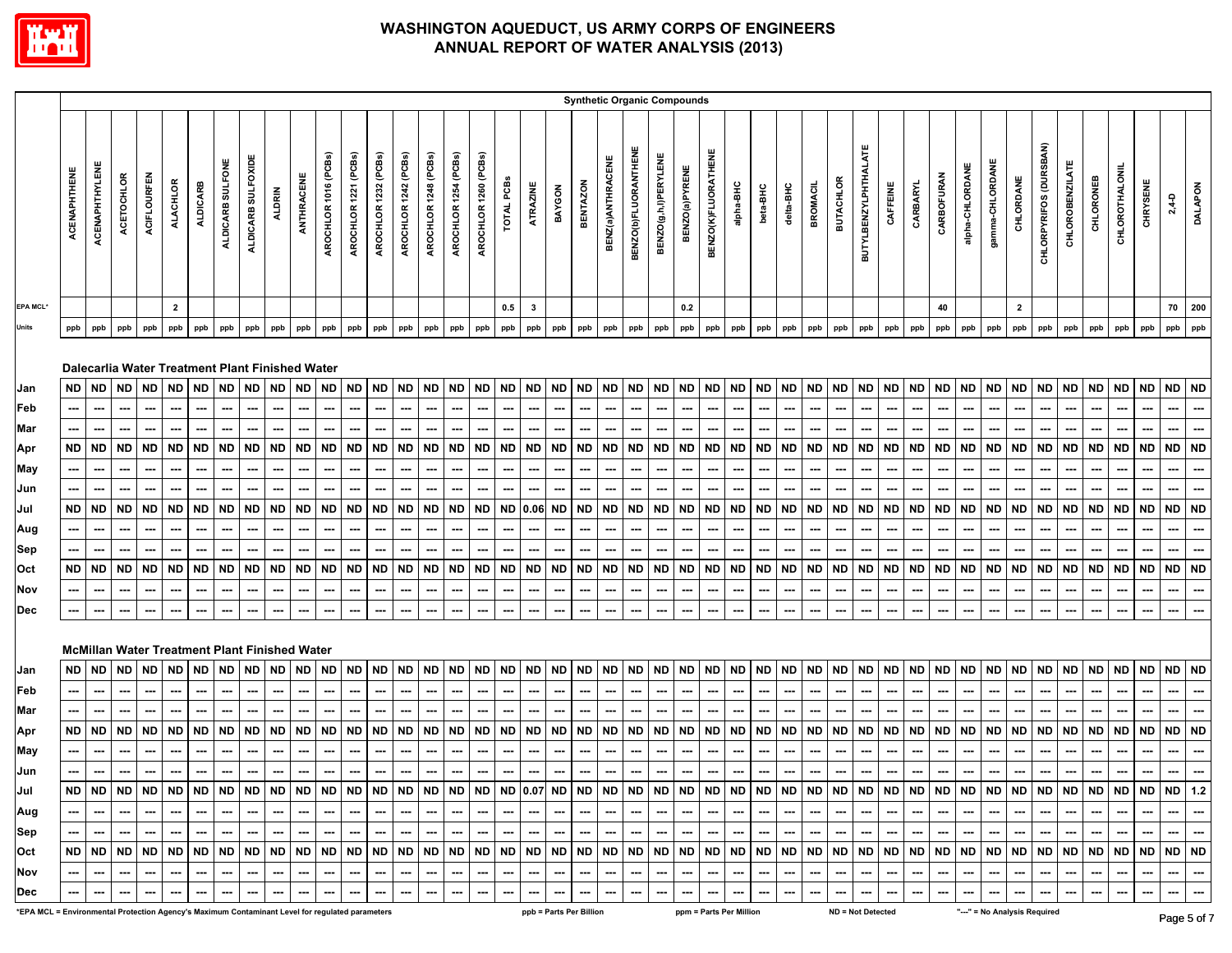

|                                                                                                 |                                                                 |                                                                                     |                                                                                     |                                                                               |                                                         |                                                                       |                                                                              |                                                                                                                                                                                     |                                                                       |                                                                              |                                                                       |                                                                          |                                                                                     |                                                                              |                                                                                     |                                                                       |                                                                |                                                                                            |                                                                              |                                                                              |                                                                |                                                                                                   |                                                                                            | <b>Synthetic Organic Compounds</b>                                                         |                                                                                            |                                                                                                          |                                                                                |                                                                              |                                                                                            |                                                                                     |                                                                              |                                                                       |                                                                              |                                                                              |                                                                         |                                                                |                                                                       |                                                                |                                                                             |                                                  |                                                                       |                                                                |                                                                                 |                                                                               |
|-------------------------------------------------------------------------------------------------|-----------------------------------------------------------------|-------------------------------------------------------------------------------------|-------------------------------------------------------------------------------------|-------------------------------------------------------------------------------|---------------------------------------------------------|-----------------------------------------------------------------------|------------------------------------------------------------------------------|-------------------------------------------------------------------------------------------------------------------------------------------------------------------------------------|-----------------------------------------------------------------------|------------------------------------------------------------------------------|-----------------------------------------------------------------------|--------------------------------------------------------------------------|-------------------------------------------------------------------------------------|------------------------------------------------------------------------------|-------------------------------------------------------------------------------------|-----------------------------------------------------------------------|----------------------------------------------------------------|--------------------------------------------------------------------------------------------|------------------------------------------------------------------------------|------------------------------------------------------------------------------|----------------------------------------------------------------|---------------------------------------------------------------------------------------------------|--------------------------------------------------------------------------------------------|--------------------------------------------------------------------------------------------|--------------------------------------------------------------------------------------------|----------------------------------------------------------------------------------------------------------|--------------------------------------------------------------------------------|------------------------------------------------------------------------------|--------------------------------------------------------------------------------------------|-------------------------------------------------------------------------------------|------------------------------------------------------------------------------|-----------------------------------------------------------------------|------------------------------------------------------------------------------|------------------------------------------------------------------------------|-------------------------------------------------------------------------|----------------------------------------------------------------|-----------------------------------------------------------------------|----------------------------------------------------------------|-----------------------------------------------------------------------------|--------------------------------------------------|-----------------------------------------------------------------------|----------------------------------------------------------------|---------------------------------------------------------------------------------|-------------------------------------------------------------------------------|
|                                                                                                 | 2,4-DB                                                          | MONO & DIACID DEGRADATE<br>DCPA                                                     | 4,4'-DDD                                                                            | $4,4$ '-DDE                                                                   | 4,4'-DDT                                                | DIBENZ(a,h)ANTHRACENE                                                 | <b>DICAMBA</b>                                                               | 3,5-DICHLOROBENZOIC ACID                                                                                                                                                            | DICHLORPROP                                                           | DICHLORVOS (DDVP)                                                            | <b>DIELDRIN</b>                                                       | DIETHYLPHTHALATE                                                         | di-(2-ETHYLHEXYL)ADIPATE                                                            | di-(2-ETHYLHEXYL)PHTHALATE                                                   | <b>DIMETHOATE</b>                                                                   | <b>DIMETHYLPHTHALATE</b>                                              | DI-N-BUTYLPHTHALATE                                            | DI-N-OCTYLPHTHALATE                                                                        | 2,4-DINITROTOLUENE                                                           | 2,6-DINITROTOLUENE                                                           | DINOSEB                                                        | <b>DIQUAT</b>                                                                                     | ENDOTHAL                                                                                   | ENDRIN                                                                                     | ENDRIN ALDEHYDE                                                                            | EPTC                                                                                                     | <b>FLUORANTHENE</b>                                                            | <b>FLUORENE</b>                                                              | <b>GLYPHOSATE</b>                                                                          | <b>HEPTACHLOR</b>                                                                   | HEPTACHLOR EPOXIDE                                                           | <b>HEXACHLOROBENZENE</b>                                              | HEXACHLOROCYCLOPENTADIENE                                                    | 3-HYDROXYCARBOFURAN                                                          | INDENO(1,2,3,c,d)PYRENE                                                 | <b>ISOPHORONE</b>                                              | LINDANE                                                               | ENDOSULFAN I (alpha)                                           | ENDOSULFAN II (beta)                                                        | ENDOSULFAN SULFATE                               | <b>MALATHION</b>                                                      | <b>METHIOCARB</b>                                              | <b>METHOMYL</b>                                                                 | <b>METHOXYCHLOR</b>                                                           |
| EPA MCL*                                                                                        |                                                                 |                                                                                     |                                                                                     |                                                                               |                                                         |                                                                       |                                                                              |                                                                                                                                                                                     |                                                                       |                                                                              |                                                                       |                                                                          | 400                                                                                 | 6                                                                            |                                                                                     |                                                                       |                                                                |                                                                                            |                                                                              |                                                                              | $\overline{7}$                                                 | 20                                                                                                | 100                                                                                        | $\overline{\mathbf{2}}$                                                                    |                                                                                            |                                                                                                          |                                                                                |                                                                              | 700                                                                                        | 0.4                                                                                 | 0.2                                                                          | $\overline{1}$                                                        | 50                                                                           |                                                                              |                                                                         |                                                                | 0.2                                                                   |                                                                |                                                                             |                                                  |                                                                       |                                                                |                                                                                 | 40                                                                            |
| Units                                                                                           | ppb                                                             | ppb                                                                                 | ppb                                                                                 | ppb                                                                           | ppb                                                     | ppb                                                                   | ppb                                                                          | ppb                                                                                                                                                                                 | ppb                                                                   | ppb                                                                          | ppb                                                                   | ppb                                                                      | ppb                                                                                 | ppb                                                                          | ppb                                                                                 | ppb                                                                   | ppb                                                            | ppb                                                                                        | ppb                                                                          | ppb                                                                          | ppb                                                            | ppb                                                                                               | ppb                                                                                        | ppb                                                                                        | ppb                                                                                        | ppb                                                                                                      | ppb                                                                            | ppb                                                                          | ppb                                                                                        | ppb                                                                                 | ppb                                                                          | ppb                                                                   | ppb                                                                          | ppb                                                                          | ppb                                                                     | ppb                                                            | ppb                                                                   | ppb                                                            | ppb                                                                         | ppb                                              | ppb                                                                   | ppb                                                            | ppb                                                                             | ppb                                                                           |
| Jan<br>Feb<br>Mar<br>Apr<br>May<br>Jun<br>Jul<br>Aug<br>Sep<br>Oct<br>Nov<br>Dec                | ND.<br>$\overline{\phantom{a}}$<br>ND<br>ND<br><b>ND</b><br>--- | <b>ND</b><br>---<br><b>ND</b><br>---<br><b>ND</b><br>---<br><b>ND</b><br>---<br>--- | <b>ND</b><br>---<br>---<br><b>ND</b><br><b>ND</b><br>---<br><b>ND</b><br>---<br>--- | <b>ND</b><br><br>---<br><b>ND</b><br><b>ND</b><br><br>---<br><b>ND</b><br>--- | <b>ND</b><br><b>ND</b><br><b>ND</b><br><b>ND</b><br>--- | <b>ND</b><br>---<br>ND<br><b>ND</b><br>---<br><b>ND</b><br>---<br>--- | <b>ND</b><br>---<br><b>ND</b><br><b>ND</b><br>---<br><b>ND</b><br>---<br>--- | Dalecarlia Water Treatment Plant Finished Water<br><b>ND</b><br><b>ND</b><br>⊷<br><b>ND</b><br>---<br><b>ND</b><br>⊷<br>---<br><b>McMillan Water Treatment Plant Finished Water</b> | <b>ND</b><br>---<br><b>ND</b><br>ND<br>---<br><b>ND</b><br>---<br>--- | <b>ND</b><br>---<br>ND<br>---<br><b>ND</b><br>---<br><b>ND</b><br>---<br>--- | <b>ND</b><br><b>ND</b><br><b>ND</b><br>---<br><b>ND</b><br>---<br>--- | <b>ND</b><br>---<br><b>ND</b><br><b>ND</b><br>---<br><b>ND</b><br>⊷<br>⊷ | <b>ND</b><br>---<br><b>ND</b><br>---<br><b>ND</b><br>---<br><b>ND</b><br>---<br>--- | <b>ND</b><br>---<br><b>ND</b><br><b>ND</b><br>---<br><b>ND</b><br>---<br>--- | <b>ND</b><br>---<br>---<br><b>ND</b><br><b>ND</b><br>---<br><b>ND</b><br>---<br>--- | <b>ND</b><br>ND<br>---<br><b>ND</b><br>---<br><b>ND</b><br>---<br>--- | <b>ND</b><br>---<br><b>ND</b><br>ND<br>---<br><b>ND</b><br>--- | <b>ND</b><br>---<br>---<br><b>ND</b><br>---<br><b>ND</b><br>---<br><b>ND</b><br>---<br>--- | <b>ND</b><br>---<br>---<br>ND<br>---<br>ND<br>---<br><b>ND</b><br>---<br>--- | <b>ND</b><br>---<br>---<br>ND<br>---<br>ND<br>---<br><b>ND</b><br>---<br>--- | ND<br>---<br>ND<br>---<br>ND<br>---<br><b>ND</b><br>---<br>--- | <b>ND</b><br>---<br>---<br><b>ND</b><br>---<br><b>ND</b><br>---<br>---<br><b>ND</b><br>---<br>--- | ---<br><b>ND</b><br>---<br><b>ND</b><br><b>ND</b><br>---<br>---<br><b>ND</b><br>---<br>--- | <b>ND</b><br>---<br>---<br>ND<br>---<br><b>ND</b><br>---<br>---<br><b>ND</b><br>---<br>--- | <b>ND</b><br>---<br>---<br><b>ND</b><br><b>ND</b><br>---<br>---<br><b>ND</b><br>---<br>--- | <b>ND</b><br>---<br>---<br><b>ND</b><br>---<br>---<br><b>ND</b><br>---<br>---<br><b>ND</b><br>---<br>--- | ND  <br>⊷<br>---<br>ND  <br>---<br><b>ND</b><br>---<br><b>ND</b><br>---<br>--- | <b>ND</b><br>---<br>---<br><b>ND</b><br><b>ND</b><br>---<br><b>ND</b><br>--- | <b>ND</b><br>---<br>---<br><b>ND</b><br>---<br><b>ND</b><br>---<br><b>ND</b><br>---<br>--- | <b>ND</b><br>---<br><b>ND</b><br>---<br><b>ND</b><br>---<br><b>ND</b><br>---<br>--- | <b>ND</b><br>---<br>---<br><b>ND</b><br><b>ND</b><br>---<br><b>ND</b><br>--- | <b>ND</b><br>---<br><b>ND</b><br>---<br><b>ND</b><br><b>ND</b><br>--- | <b>ND</b><br>---<br><b>ND</b><br><b>ND</b><br>---<br><b>ND</b><br>---<br>--- | <b>ND</b><br>---<br><b>ND</b><br><b>ND</b><br>---<br><b>ND</b><br>---<br>--- | <b>ND</b><br>…<br><b>ND</b><br><b>ND</b><br>--<br><b>ND</b><br>…<br>--- | <b>ND</b><br>---<br><b>ND</b><br>ND<br>---<br><b>ND</b><br>--- | <b>ND</b><br><b>ND</b><br><b>ND</b><br>---<br><b>ND</b><br>---<br>--- | <b>ND</b><br><b>ND</b><br><b>ND</b><br><b>ND</b><br>---<br>--- | <b>ND</b><br>---<br><b>ND</b><br><b>ND</b><br>---<br><b>ND</b><br>--<br>--- | <b>ND</b><br>ND<br><b>ND</b><br><b>ND</b><br>--- | <b>ND</b><br>---<br><b>ND</b><br><b>ND</b><br>---<br><b>ND</b><br>--- | <b>ND</b><br><b>ND</b><br><b>ND</b><br>---<br><b>ND</b><br>--- | ND ND<br>⊷<br>---<br>ND  <br>---<br><b>ND</b><br>---<br><b>ND</b><br>---<br>--- | $\overline{\phantom{a}}$<br>---<br><b>ND</b><br><b>ND</b><br><b>ND</b><br>--- |
| Jan                                                                                             | <b>ND</b>                                                       | <b>ND</b>                                                                           | <b>ND</b>                                                                           | <b>ND</b>                                                                     | <b>ND</b>                                               | <b>ND</b>                                                             | <b>ND</b>                                                                    | <b>ND</b>                                                                                                                                                                           | <b>ND</b>                                                             | <b>ND</b>                                                                    | <b>ND</b>                                                             | <b>ND</b>                                                                | <b>ND</b>                                                                           | <b>ND</b>                                                                    | <b>ND</b>                                                                           | <b>ND</b>                                                             | <b>ND</b>                                                      | <b>ND</b>                                                                                  | <b>ND</b>                                                                    | <b>ND</b>                                                                    | ND                                                             | <b>ND</b>                                                                                         | ---                                                                                        | <b>ND</b>                                                                                  | <b>ND</b>                                                                                  | <b>ND</b>                                                                                                | ND ND                                                                          |                                                                              | <b>ND</b>                                                                                  | <b>ND</b>                                                                           | <b>ND</b>                                                                    | <b>ND</b>                                                             | <b>ND</b>                                                                    | <b>ND</b>                                                                    | <b>ND</b>                                                               | <b>ND</b>                                                      | <b>ND</b>                                                             | <b>ND</b>                                                      | <b>ND</b>                                                                   | <b>ND</b>                                        | <b>ND</b>                                                             | <b>ND</b>                                                      | ND ND                                                                           |                                                                               |
| Feb                                                                                             |                                                                 | ---                                                                                 | ---                                                                                 | …                                                                             |                                                         | ---                                                                   | ---                                                                          | ⊷                                                                                                                                                                                   | ---                                                                   | ---                                                                          | ---                                                                   | ---                                                                      | ---                                                                                 | ---                                                                          | ---                                                                                 | ---                                                                   |                                                                | ---                                                                                        | ---                                                                          | ---                                                                          |                                                                | ---                                                                                               | ND                                                                                         | ---                                                                                        | ---                                                                                        | ---                                                                                                      | ---                                                                            | ---                                                                          | ---                                                                                        | ---                                                                                 |                                                                              |                                                                       | ---                                                                          | ---                                                                          | ---                                                                     | ---                                                            |                                                                       | ---                                                            | ---                                                                         |                                                  |                                                                       | ---                                                            | ---                                                                             | $\overline{\phantom{a}}$                                                      |
| Mar                                                                                             |                                                                 |                                                                                     |                                                                                     |                                                                               |                                                         |                                                                       |                                                                              |                                                                                                                                                                                     |                                                                       |                                                                              |                                                                       |                                                                          |                                                                                     |                                                                              |                                                                                     |                                                                       |                                                                |                                                                                            |                                                                              |                                                                              |                                                                |                                                                                                   |                                                                                            |                                                                                            |                                                                                            | ---                                                                                                      |                                                                                |                                                                              |                                                                                            |                                                                                     |                                                                              |                                                                       |                                                                              |                                                                              |                                                                         |                                                                |                                                                       |                                                                |                                                                             |                                                  |                                                                       |                                                                |                                                                                 |                                                                               |
| Apr                                                                                             | ND                                                              | ND                                                                                  | <b>ND</b>                                                                           | <b>ND</b>                                                                     | <b>ND</b>                                               | <b>ND</b>                                                             | <b>ND</b>                                                                    |                                                                                                                                                                                     | ND ND                                                                 | <b>ND</b>                                                                    | <b>ND</b>                                                             | ND                                                                       | ND                                                                                  | <b>ND</b>                                                                    | <b>ND</b>                                                                           | ND                                                                    | <b>ND</b>                                                      | ND                                                                                         | <b>ND</b>                                                                    | ND                                                                           | ND                                                             | <b>ND</b>                                                                                         | ND                                                                                         | ND                                                                                         | <b>ND</b>                                                                                  | <b>ND</b>                                                                                                | ND ND                                                                          |                                                                              | <b>ND</b>                                                                                  | <b>ND</b>                                                                           | <b>ND</b>                                                                    | <b>ND</b>                                                             | <b>ND</b>                                                                    | <b>ND</b>                                                                    | <b>ND</b>                                                               | ND                                                             | <b>ND</b>                                                             | <b>ND</b>                                                      | <b>ND</b>                                                                   | ND                                               | <b>ND</b>                                                             | <b>ND</b>                                                      | ND ND                                                                           |                                                                               |
| May                                                                                             |                                                                 | ---                                                                                 | ---                                                                                 | ---                                                                           | ---                                                     |                                                                       | ---                                                                          | ---                                                                                                                                                                                 | ---                                                                   | ---                                                                          | ---                                                                   | ---                                                                      | ---                                                                                 | ---                                                                          | ---                                                                                 | ---                                                                   | ---                                                            | ---                                                                                        | ---                                                                          | ---                                                                          | ---                                                            | ---                                                                                               | ---                                                                                        | ---                                                                                        | ---                                                                                        | ---                                                                                                      | ---                                                                            | ---                                                                          | ---                                                                                        | ---                                                                                 | ---                                                                          | ---                                                                   |                                                                              | ---                                                                          | ---                                                                     | ---                                                            | ---                                                                   | ---                                                            | ---                                                                         | ---                                              |                                                                       | ---                                                            | ---                                                                             |                                                                               |
| Jun                                                                                             |                                                                 |                                                                                     | ---                                                                                 |                                                                               |                                                         | ---                                                                   | ---                                                                          | ---                                                                                                                                                                                 | ---                                                                   | ---                                                                          | ---                                                                   | ---                                                                      |                                                                                     | ---                                                                          | ---                                                                                 |                                                                       | ---                                                            | ---                                                                                        | ---                                                                          | ---                                                                          |                                                                | ---                                                                                               | ---                                                                                        |                                                                                            | ---                                                                                        | ---                                                                                                      |                                                                                |                                                                              |                                                                                            | ---                                                                                 |                                                                              |                                                                       |                                                                              |                                                                              |                                                                         | ---                                                            |                                                                       |                                                                |                                                                             |                                                  | ---                                                                   |                                                                | ---                                                                             |                                                                               |
| Jul                                                                                             |                                                                 |                                                                                     |                                                                                     |                                                                               |                                                         |                                                                       |                                                                              |                                                                                                                                                                                     |                                                                       |                                                                              |                                                                       |                                                                          |                                                                                     |                                                                              |                                                                                     |                                                                       |                                                                |                                                                                            |                                                                              |                                                                              |                                                                |                                                                                                   |                                                                                            |                                                                                            |                                                                                            |                                                                                                          |                                                                                |                                                                              |                                                                                            |                                                                                     |                                                                              |                                                                       |                                                                              |                                                                              |                                                                         |                                                                |                                                                       |                                                                |                                                                             |                                                  |                                                                       |                                                                |                                                                                 |                                                                               |
| Aug                                                                                             |                                                                 | $\sim$                                                                              | $\sim$                                                                              | $\sim$                                                                        | $\hspace{0.05cm} \ldots$                                | $\hspace{0.05cm} \ldots$                                              | $\overline{a}$                                                               | $\sim$                                                                                                                                                                              | $\cdots$                                                              | ---                                                                          | $\overline{\phantom{a}}$                                              | $\cdots$                                                                 | $\sim$ $\sim$                                                                       | $\sim$                                                                       | $\sim$                                                                              | $\sim$                                                                | $\sim$                                                         | $\hspace{0.05cm} \ldots$                                                                   | $\qquad \qquad \cdots$                                                       | $- - -$                                                                      | $\sim$                                                         | $\hspace{0.05cm} \ldots$                                                                          | $\hspace{0.05cm} \cdots$                                                                   | $\sim$                                                                                     | $\sim$                                                                                     | $\sim$                                                                                                   | $\sim$                                                                         | $\sim$                                                                       | $\sim$                                                                                     | $\sim$                                                                              | $\sim$                                                                       | $\sim$                                                                | $\hspace{0.05cm} \ldots$                                                     | $\overline{\phantom{a}}$                                                     | $\sim$                                                                  | $\cdots$                                                       | $\overline{a}$                                                        | $\overline{a}$                                                 | ---                                                                         | $\cdots$                                         | $\sim$                                                                | $\sim$                                                         | $--$                                                                            | $\hspace{0.05cm} \ldots$                                                      |
| Sep                                                                                             |                                                                 | $\cdots$                                                                            |                                                                                     |                                                                               |                                                         |                                                                       |                                                                              |                                                                                                                                                                                     |                                                                       | ---                                                                          |                                                                       |                                                                          |                                                                                     | $\overline{\phantom{a}}$                                                     | ---                                                                                 |                                                                       |                                                                | $\overline{\phantom{a}}$                                                                   | $\hspace{0.05cm} \ldots$                                                     |                                                                              | $\overline{\phantom{a}}$                                       | ---                                                                                               |                                                                                            | $\hspace{0.05cm} \cdots$                                                                   | $\hspace{0.05cm} \cdots$                                                                   | $\cdots$                                                                                                 | $\sim$ $\sim$                                                                  |                                                                              | $\sim$                                                                                     |                                                                                     |                                                                              |                                                                       |                                                                              |                                                                              |                                                                         |                                                                |                                                                       |                                                                |                                                                             |                                                  |                                                                       |                                                                | ---                                                                             |                                                                               |
| Oct                                                                                             |                                                                 |                                                                                     |                                                                                     |                                                                               |                                                         |                                                                       |                                                                              |                                                                                                                                                                                     |                                                                       |                                                                              |                                                                       |                                                                          |                                                                                     |                                                                              |                                                                                     |                                                                       |                                                                |                                                                                            |                                                                              |                                                                              |                                                                |                                                                                                   |                                                                                            |                                                                                            |                                                                                            |                                                                                                          |                                                                                |                                                                              |                                                                                            |                                                                                     |                                                                              |                                                                       |                                                                              |                                                                              |                                                                         |                                                                |                                                                       |                                                                |                                                                             |                                                  |                                                                       |                                                                |                                                                                 |                                                                               |
| Nov                                                                                             |                                                                 | $\sim$                                                                              | ---                                                                                 | $\overline{\phantom{a}}$                                                      | $\overline{a}$                                          | $---$                                                                 | ---                                                                          | $\hspace{0.05cm} \cdots$                                                                                                                                                            | $\overline{a}$                                                        | $\overline{a}$                                                               | $\overline{\phantom{a}}$                                              | ---                                                                      | $\overline{\phantom{a}}$                                                            | ---                                                                          | $\hspace{0.05cm} \cdots$                                                            | ---                                                                   | ---                                                            | ---                                                                                        | $\hspace{0.05cm} \cdots$                                                     | $\qquad \qquad \cdots$                                                       | $\sim$                                                         | $\overline{\phantom{a}}$                                                                          | $\hspace{0.05cm} \cdots$                                                                   | $\sim$                                                                                     | $\sim$                                                                                     | $\overline{\phantom{a}}$                                                                                 | $\hspace{0.05cm} \cdots$                                                       | $\sim$                                                                       | $\sim$                                                                                     | ---                                                                                 | $\hspace{0.05cm} \cdots$                                                     | $\sim$                                                                | $\sim$ $\sim$                                                                | ---                                                                          | $--$                                                                    | $\sim$                                                         | $\overline{a}$                                                        | $\overline{\phantom{a}}$                                       | ---                                                                         | $\overline{\phantom{a}}$                         | $\overline{a}$                                                        | ---                                                            | ---                                                                             | $\cdots$                                                                      |
| Dec                                                                                             |                                                                 |                                                                                     |                                                                                     | ---                                                                           |                                                         |                                                                       |                                                                              | ---                                                                                                                                                                                 | ---                                                                   |                                                                              |                                                                       | ---                                                                      |                                                                                     | ---                                                                          | $\hspace{0.05cm} \cdots$                                                            | ---                                                                   | ---                                                            | ---                                                                                        | $\sim$                                                                       | ---                                                                          |                                                                | ---                                                                                               | ---                                                                                        | $\hspace{0.05cm} \cdots$                                                                   | $\cdots$                                                                                   | ---                                                                                                      | $\hspace{0.05cm} \cdots$                                                       | ---                                                                          | ---                                                                                        | ---                                                                                 | $\sim$                                                                       |                                                                       | $\hspace{0.05cm} \cdots$                                                     | $\hspace{0.05cm} \cdots$                                                     | ---                                                                     | ---                                                            |                                                                       | $\hspace{0.05cm} \cdots$                                       | ⊷                                                                           | ---                                              | $\hspace{0.05cm} \cdots$                                              | $\overline{\phantom{a}}$                                       | ---                                                                             | $\hspace{0.05cm} \cdots$                                                      |
| *EPA MCL = Environmental Protection Agency's Maximum Contaminant Level for regulated parameters |                                                                 |                                                                                     |                                                                                     |                                                                               |                                                         |                                                                       |                                                                              |                                                                                                                                                                                     |                                                                       |                                                                              |                                                                       |                                                                          |                                                                                     |                                                                              |                                                                                     |                                                                       |                                                                |                                                                                            |                                                                              |                                                                              | ppb = Parts Per Billion                                        |                                                                                                   |                                                                                            |                                                                                            |                                                                                            |                                                                                                          | ppm = Parts Per Million                                                        |                                                                              |                                                                                            |                                                                                     | ND = Not Detected                                                            |                                                                       |                                                                              |                                                                              | "---" = No Analysis Required                                            |                                                                |                                                                       |                                                                |                                                                             |                                                  |                                                                       |                                                                |                                                                                 |                                                                               |